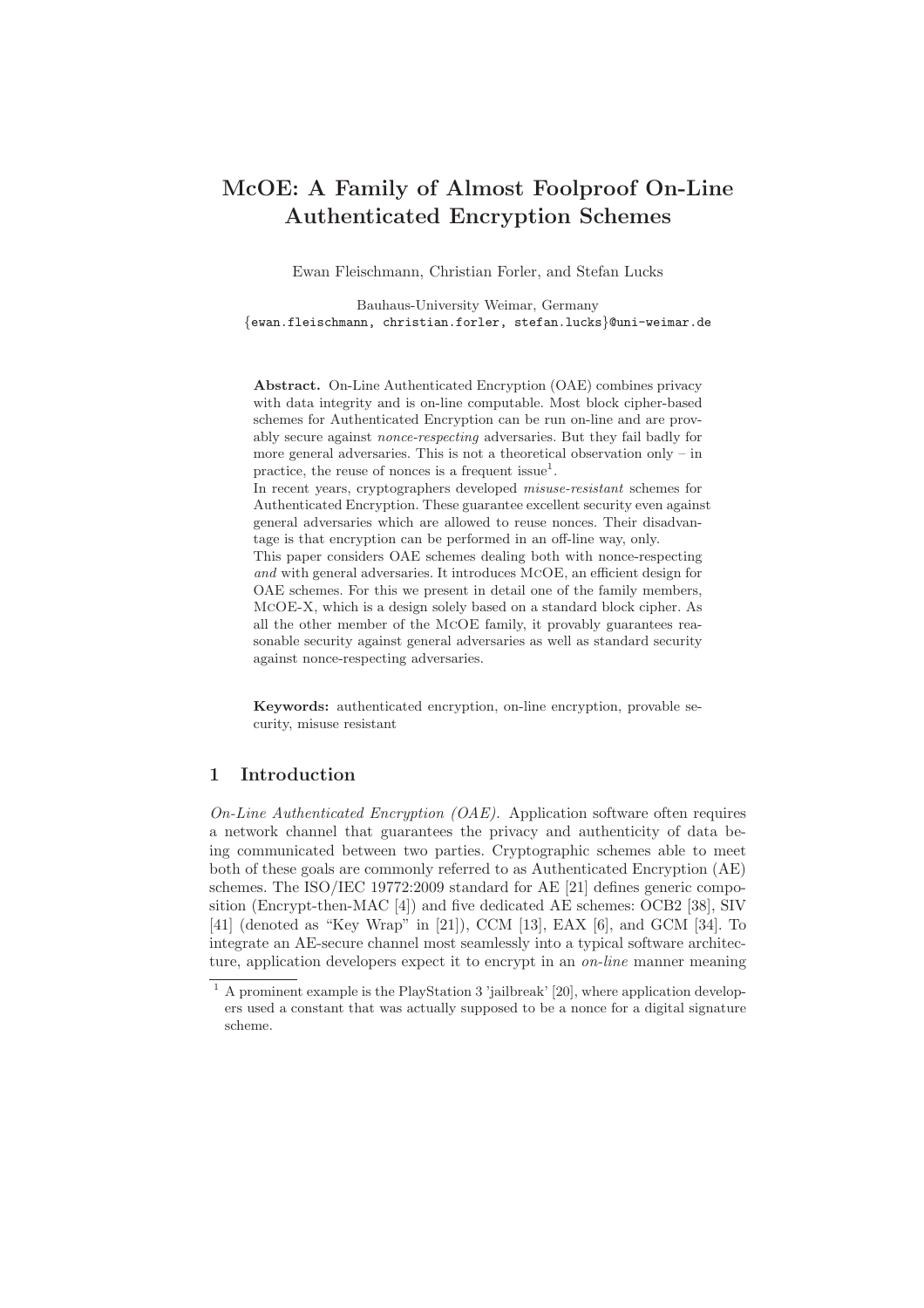that the *i*-th ciphertext block can be written before the  $(i+1)$ -th plaintext block has to be read. A restriction to off-line encryption, where usually the entire plaintext must be known in advance (or read more than once) is an encumbrance to software architects.

Nonces and their reuse. Goldwasser and Micali [18] formalized encryption schemes as stateful or probabilistic, because otherwise important security properties are lost. Rogaway [37, 39, 40] proposed an unified point of view, by always defining a cryptographic scheme as a deterministic algorithm that takes an user supplied nonce (a *number used once*). So the application programmer – and not the encryption scheme – is responsible for flipping coins or maintaining state. This reflects cryptographic practice since the algorithm itself is often implemented by a multi-purpose cryptographic library which is more or less application-agnostic.

In theory, the concept of a nonce is simple. In practice, it is challenging to ensure that a nonce is never reused. Flawed implementations of nonces are ubiquitous [9, 20, 28, 44, 45]. Apart from implementation failures, there are fundamental reasons why software developers can't always prevent nonce reuse. A persistently stored counter, which is increased and written back each time a new nonce is needed, may be reseted by a backup – usually after some previous data loss. Similarly, the internal and persistent state of an application may be duplicated when a virtual machine is cloned, etc.

Related Work and Our Contribution. We aim to achieve both simultaneously: security against nonce-reusing adversaries (sometimes also called nonce-misusing adversaries) and support for on-line-encryption in terms of an AE scheme. Apart from generic composition (Encrypt-then-Mac, EtM), none of the ISO/IEC 19772:2009 schemes – in fact, no previously published AE scheme at all – achieves both of these goals, cf. Table 1. In this table, we classify a vast variety of provably secure block cipher-based AE scheme with respect to their on-line-ability and against which adversaries (nonce-respecting versus -reusing) they are proven secure.

Since EtM is not a concrete scheme but merely a generic construction technique, there are some challenges left in order to make it full on-line secure: First, an appropriate on-line cipher has to be chosen. Second, a suitable, on-line computable, secure deterministic MAC must be selected. And, third, the EtM scheme requires at least two *independent* keys to be secure. Since two schemes are used in parallel, is likely to squander resources in terms of run time and – important for hardware designers – in terms of space. Since EtM first has to be turned into an OAE scheme by making the appropriate choices, we don't include it in our analysis.

As it turned out, we actually found nonce-reuse attacks for all of those schemes, cf. Table 2, Appendix A, and, especially, Appendix 1 in the full version of this paper [14]. We present a new construction method for efficient AE schemes, called McOE-X, that is actually able to fill the apparent gap in the upper-right. It belongs to the family of McOE schemes [14]. We argue that closing this gap is both practically relevant and theoretically interesting.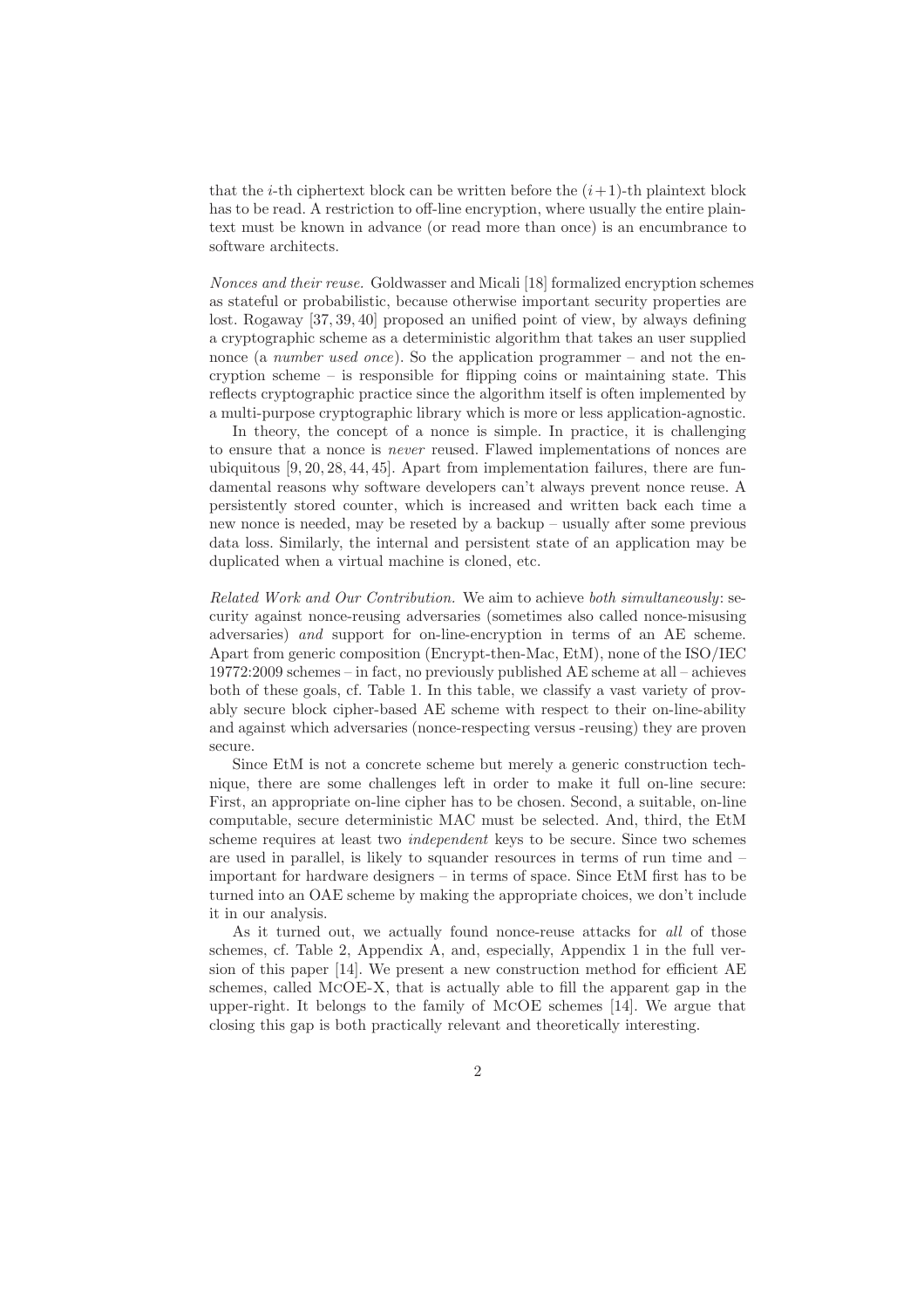| secure   | against nonce-respecting adversaries                                | ag. nonce-reusing adversaries |  |  |  |
|----------|---------------------------------------------------------------------|-------------------------------|--|--|--|
| on-line  | CCFB[33] CHM[22] CIP[23] CWC[29] EAX[6]                             | McOE (this paper)             |  |  |  |
|          | $ GCM[34]$ IACBC[26] IAPM[26] McOE                                  |                               |  |  |  |
|          | $[OCB1-3[40, 38, 30]$ RPC $[10]$ TAE $[31]$ XCBC $[17]$             |                               |  |  |  |
| off-line | BTM[24] CCM[13] HBS[25] SIV[41] SSH-CTR[36] BTM[24] HBS[25] SIV[41] |                               |  |  |  |

Table 1. Classification of provably secure block cipher-based AE Schemes. CCM and SSH-CTR are considered off-line because encryption requires prior knowledge of the message length. Note that the family of McOE schemes, because of being on-line, satisfies a slightly weaker security definition against nonce-reusing adversaries than SIV, HBS, and BTM.

|                 | privacy | authenticity                         |                   | privacy                         |
|-----------------|---------|--------------------------------------|-------------------|---------------------------------|
|                 |         | attack workload attack workload      |                   | attack workload attack workload |
| $CCFB$ [33]     |         |                                      |                   |                                 |
| $CCM$ [13]      | O(1)    | $\ll 2^{(\overline{n}/2)}$<br>$[15]$ | $IAPM$ [26]       | O(1)                            |
| CHM [22]        | O(1)    | O(1)                                 | $OCB1$ [40]       | O(1)                            |
| $CIP$ [23]      | O(1)    | O(1)                                 | OCB2 [38]         | O(1)                            |
| <b>CWC</b> [29] | O(1)    | O(1)                                 | OCB3 [30]         | O(1)                            |
| $EAX$ [6]       | OC T    | O(1)                                 | $\text{RPC}$ [10] | O(1)                            |
| $GCM$ [34]      | O(1)    | O(1)                                 | <b>TAE</b> [31]   | O(1)                            |
| $IACBC$ [26]    |         | O(1)                                 | $XCBC$ [17]       | $O(2^{n/4})$                    |
|                 |         |                                      |                   |                                 |

Table 2. Overview of our nonce-reuse attacks on published AE schemes, excluding SIV, HBS and BTM, which have been explicitly designed to resist nonce-reuse. Almost all attacks achieve an advantage close to 1. An "attack workload" of X means that the adversary is restricted to at most  $X$  units of time and at most  $X$  chosen texts. Details are given in Appendix A and in the full version of this paper [14].

Initial Value (IV) based AE schemes maximally forgiving of repeated IV's have been addressed in [41], coining the notion of "misuse resistance" and proposing SIV as a solution. SIV and related schemes (HBS [25] and BTM [24]) actually provide excellent security against nonce-reusing adversaries, though there are other potential misuse cases, cf. the Appendix of the full version of this paper [14]. Their main disadvantage is that they are inherently off-line: For encryption, one must either keep the entire plaintext in memory, or read the plaintext twice.

Ideally, an adversary seeing the encryptions of two (equal-length) plaintexts  $P_1$  and  $P_2$  can't even decide if  $P_1 = P_2$  or not. When using a nonce more than once, deciding about  $P_1 = P_2$  is easy. SIV and its relatives ensure that nothing else is feasible for nonce-reusing adversaries. In the case of on-line encryption, where the first few bits of the encryption of a lengthy message must not depend on the last few bits of that message, there is unavoidably something beyond  $P_1$  =  $P_2$ . The adversary can compare any two ciphertexts for their longest common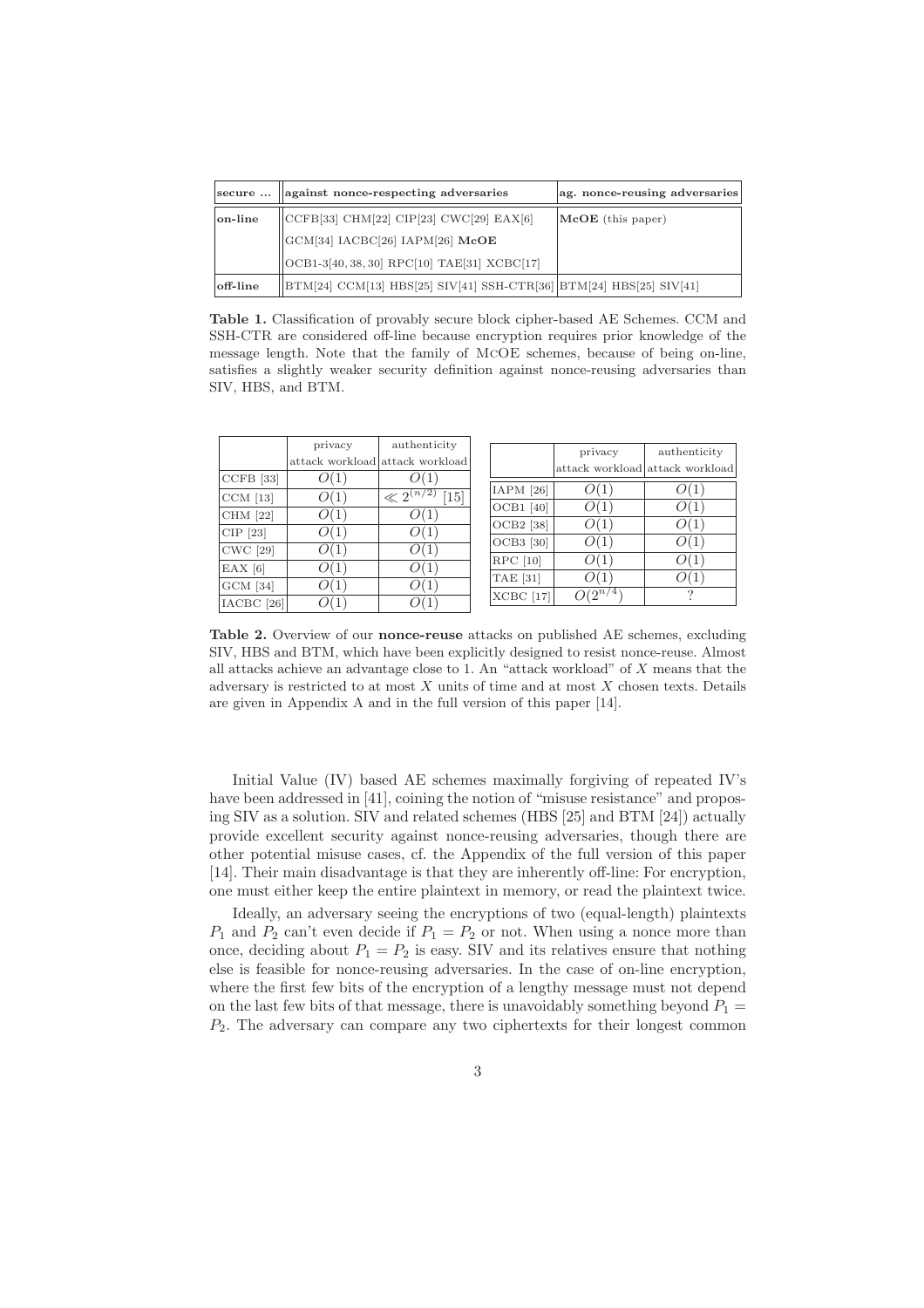prefix, and then conclude about common prefixes of the secret plaintexts. Our notion of *misuse resistance* means that this is all the adversary can gain. Even in the case of a nonce-reuse, the adversary

- 1. can't do anything beyond determining the length of common plaintext prefixes and
- 2. the scheme still provides the usual level of authenticity for AE (INT-CTXT).

The first property is common for on-line ciphers/permutations (OPRP) [1]. Recently, [43] studied the design of on-line ciphers from tweakable block ciphers bearing some similarities to our approach, especially to TC3. In contrast to the McOE family, the constructions from [43] provide no authentication. The MCOE schemes are,  $e.g.,$  based on a normal block cipher or a tweakable block cipher.

Design Principles for AE Schemes. The question how to provide authenticated encryption (without stating that name) when given a secure on-line cipher is studied in [3], the revised and full version of [1]. The first idea in [3] only provides security if all messages are of the same length. The second idea repairs that by prepending the message's length to the message, at the cost of being off-line, since the message length must be known at the beginning of the encryption process. The third idea is to prepend and append a random W to a message M and then to perform the on-line encryption of  $(W||M||W)$ . This looks promising, but the same  $W$  is used for two different purposes, putting different constraints on the generation of  $W$ . For privacy, it suffices that  $W$  behaves like a nonce, not requiring secrecy or unpredictability. Even if  $W$  is not a nonce, but the same  $W$ is used for the encryption of several messages, all the adversary can determine are the lengths of common plaintexts prefixes, as we required for nonce-reuse. On the other hand, authenticity actually assumes a secret or unpredictable W, rather than a nonce. If the adversary can guess W before choosing a message, she asks for the authenticated encryption of  $(M||W)$ . Then she can predict the authenticated encryption of M without actually asking for it.

The McOE family replaces the "random" W by a proper nonce and a value  $\tau$  which is key-dependent, performing a nonce-dependent on-line encryption of  $(M||\tau)$ . The encryption can also depend on some associated data, which turns McOE into a family of schemes for OAEAD (On-Line Authenticated Encryption with Associated Data).

Roadmap. In this paper we focus on one member of the McOE [14] family of schemes called McOE-X. In Section 2 we describe a concrete block cipher based OAE scheme – called McOE-X– and provide performance data when McOE-X is instantiated with either AES-128 or Threefish-512 as the underlying block cipher. Section 3 deals with general notions and definitions, and Section 4 defines the security of OAE. The main result of the paper, the full McOE-X scheme and its analysis, is presented in Section 5. The discussion in Section 6 concludes the paper. The appendix deals with misuse attacks against published AE schemes.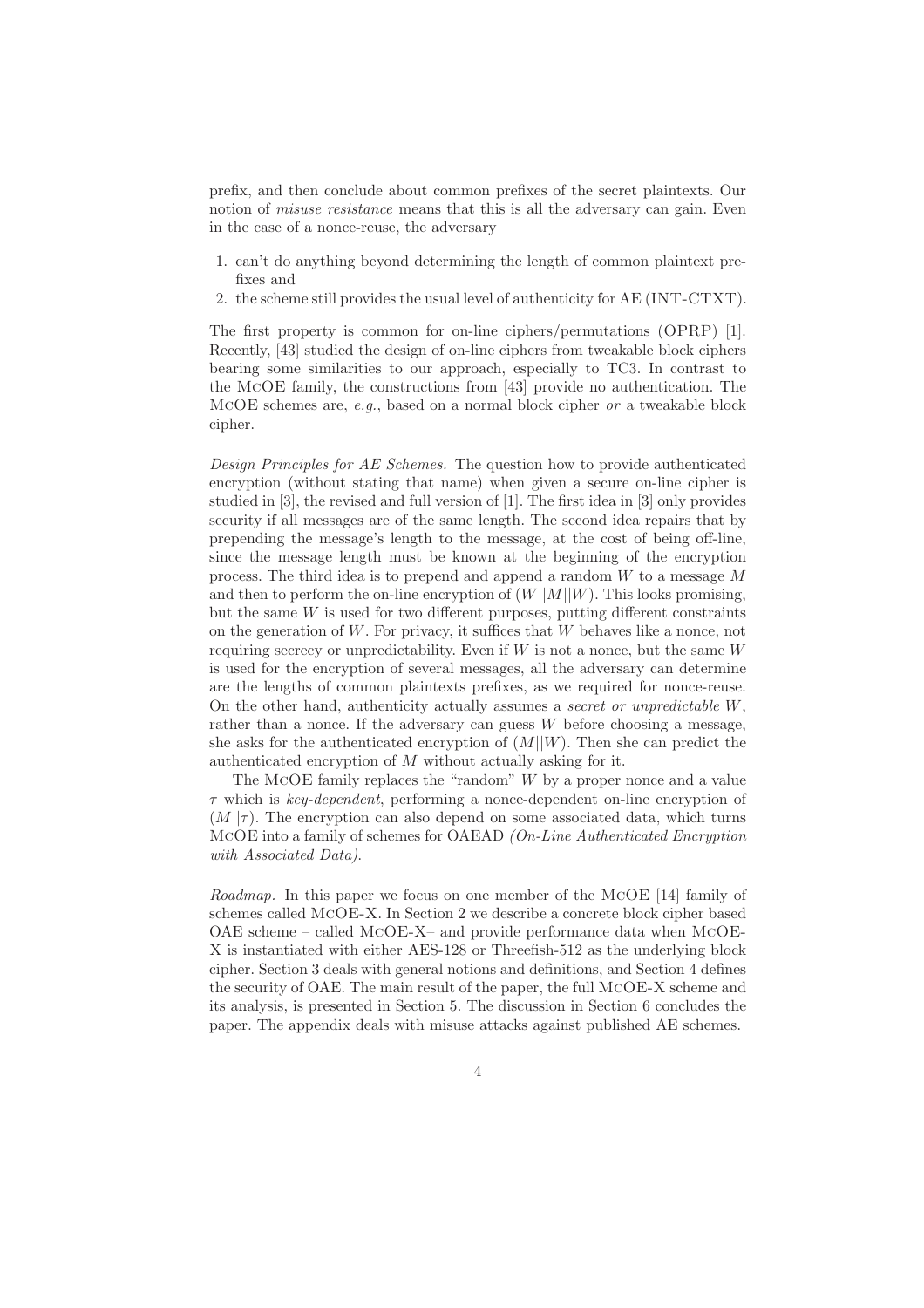

Fig. 1. The McOE-X-AES/McOE-X-Threefish encryption process. If, after the last complete message block has been encrypted, there is some incomplete block left, McOE-X performs tag-splitting (upper variant), Else, the tag can be computed without splitting (lower variant). The key used for the block cipher  $E$  is computed by the injective function  $K \oplus W$  which is given the secret key K and the chaining value input W. The tag returned is the n-bit value T. The  $n - l$ -bit value Z is discarded. The decryption process works in a similar way from 'left to right' only the block cipher component E is replaced by its counterpart  $E^{-1}$  apart from one exception: the first call computing  $\tau$ .

## 2 Practical On-Line Authenticated Encryption using AES and Threefish

We start with the fruits of our analysis by giving two concrete instances of OAE schemes (illustrated in Figure 1) including performance data and reference source code<sup>2</sup>. One instance, MCOE-X-AES uses AES-128 as the core component while McOE-X-Threefish uses the block cipher Threefish-512, a cipher with 512-bit block size and key size, which is the core working component inside the SHA-3 finalist Skein<sup>[35]</sup>. We also introduce the *tag-splitting* (TS) method for processing messages whose length is not a multiple of the block length. Without TS, we would have to pad such messages and then encrypt the padded messages – resulting in an expanded ciphertext. The effect of TS is similar to the wellknown length preserving method called ciphertext stealing (CTS), e.g. [12]. But the technique itself is quite different since CTS requires to process the last block before the last but one, which is not possible for McOE-X.

Let  $E_K$  be a block cipher taking a k-bit key K and a plaintext/ciphertext of size n-bit. Note that for our chosen instances, AES-128 and Threefish-512, we have  $n = k$ . The pseudo code for these two McOE-X instances is given in Table 4 – on the upper side without TS, on the lower side with TS.

<sup>&</sup>lt;sup>2</sup> The reference source code is available on request; it will be published as open source.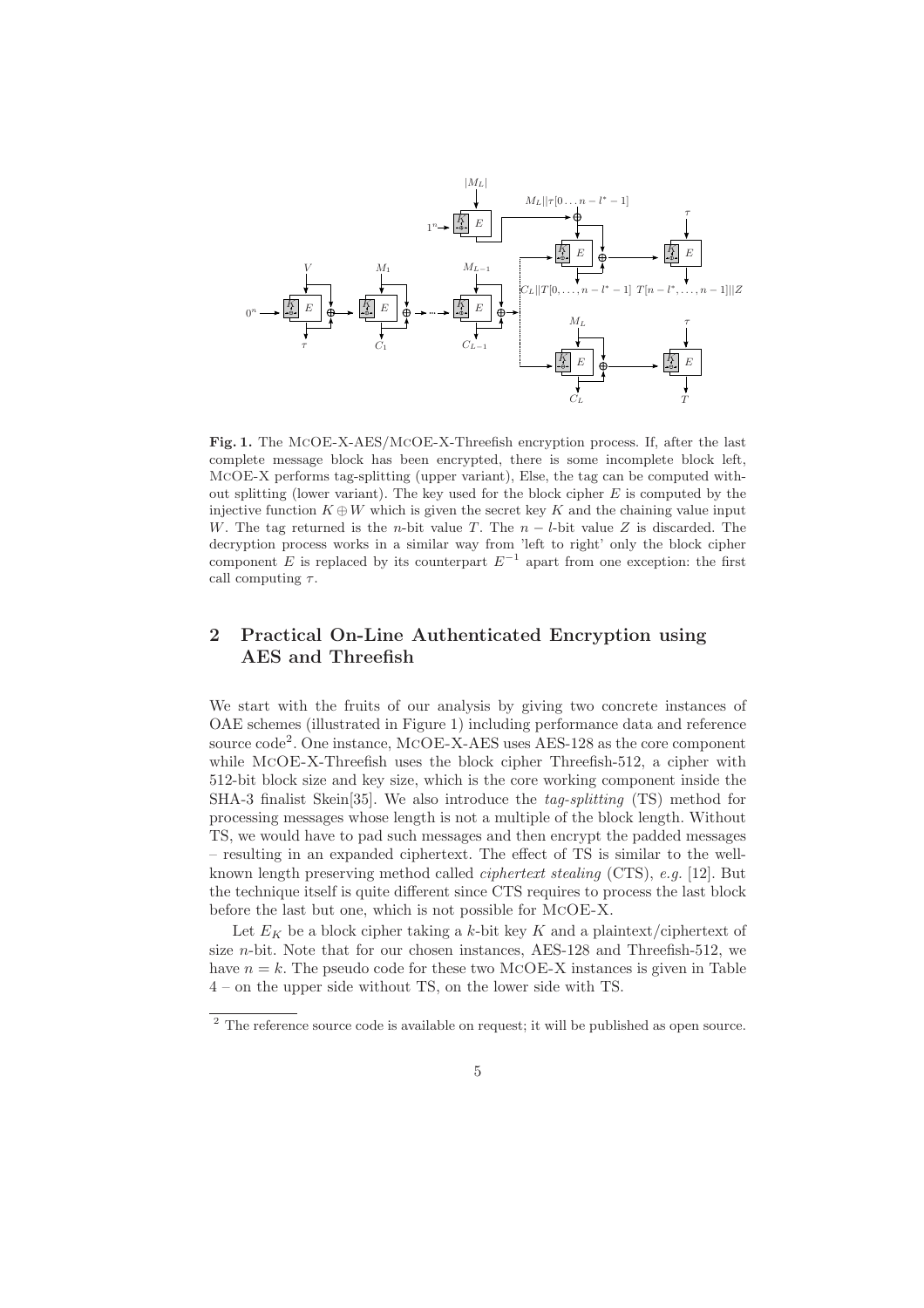| <b>Block cipher</b>         | Impl.        | Message length in Bytes |      |      |      |           |           |                      |
|-----------------------------|--------------|-------------------------|------|------|------|-----------|-----------|----------------------|
|                             |              | 64                      | 256  | 512  |      |           |           | 1024 2048 8192 32768 |
| $MCOE-X-AES$                | software     | 31.2                    | 23.9 | 22.7 | 22   |           | 21.7 21.5 | 21.5                 |
| $MCOE-X-AES$                | $AES-NI$     | 14.2                    | 11.2 | 10.7 | 10.5 |           | 10.4 10.3 | 10.3                 |
| $MCOE-X-Threefish$          | software     | 19.5                    | 9.9  | 8.3  | 7.5  | 7.1       | 6.8       | 6.7                  |
| $MCOE-D-AES$                | software     | 40.1                    | 29.4 | 27.6 | 26.7 | 26.3 25.9 |           | 25.9                 |
| $MCOE-D-AES$                | $AES-NI$     | 11.6                    | 8.3  | 7.2  | 6.7  | 6.4       | 6.3       | 6.2                  |
| $MCOE-G-AES$                | software     | 33                      | 25.4 | 24.1 | 23.5 | 23.2 22.9 |           | 22.8                 |
| $MCOE-G-AES$                | GF-NI/AES-NI | 12.5                    | 9.7  | 9.3  | 9    | 8.9       | 8.8       | 8.8                  |
| AES-CBC encryption software |              | 38.3                    | 13.5 | 13.3 | 13.2 | 13.2      | 13.1      | 13.1                 |
| AES-CBC encryption AES-NI   |              | 4                       | 3.6  | 3.5  | 3.5  | 3.5       | 3.5       | 3.5                  |

Table 3. Performance values (cycles-per-byte, single core), measured on an Core i5 540M for AES-128 and Threefish-512. McOE-X is the main contribution in the current paper, McOE-D invokes the underlying block cipher twice and McOE-G uses Galois field arithmetic. For a comparsion, we also provide the performance of unauthenticated AES-CBC. The AES software implementation is based on Gladman [16], whereas the hardware implementation is based on the Intel AES-NI Sample Library[11]. The Threefish implementation is based on the NIST/SHA-3 reference source as provided by the Skein authors [35]. Finally, the implementation of Galois field NI multiplication (GF-NI) is based on the example-code from [19].

The algorithms without TS, EncryptAuthenticate and DecryptAuthenticate, are simplified algorithms for messages that are aligned on  $n$ -bit boundaries, *i.e.*  $M = (M_1, \ldots, M_L) \in (\{0,1\}^n)^L$  for some integer L. The TS algorithms are EncryptAuthenticateSplitTag and DecryptAuthenticate-SplitTag. they can handle arbitrarily sized messages, i.e.,  $M = (M_1, \ldots, M_L) \in$  $({0,1}^n)^{L-1}$ || ${0,1}^l^*$  where L and  $l^*$  are integers with  $0 < l^* < n$  and '||' denotes the string concatenation operator. See Figure 1 and Table 4.

In addition to McOE-X, we introduce two further authenticated encryption schemes following the McOE design principles. The first one is called McOE-D and is based on the THC-CBC construction [7]. The ratio of this scheme is 2-1, *i.e.* the block cipher is invoked twice to encipher resp. decipher one message block. The second one is called McOE-G and is based on the HCBC-2 construction [2]. This scheme updates the chaining value by invoking a universal hash function, *i.e.*, a *n*-bit Galois-Field multiplication.

Remarks. For McOE-X we actually do need related key resistance for the block cipher  $E$  since the adversary can 'partially control' some relations among keys used in the computation. This is not true for the other mentioned constructions.

All McOE schemes are easily extended to smoothly handle associated data, i.e. data that is not encrypted but only authenticated. This is discussed in more detail in Section 5.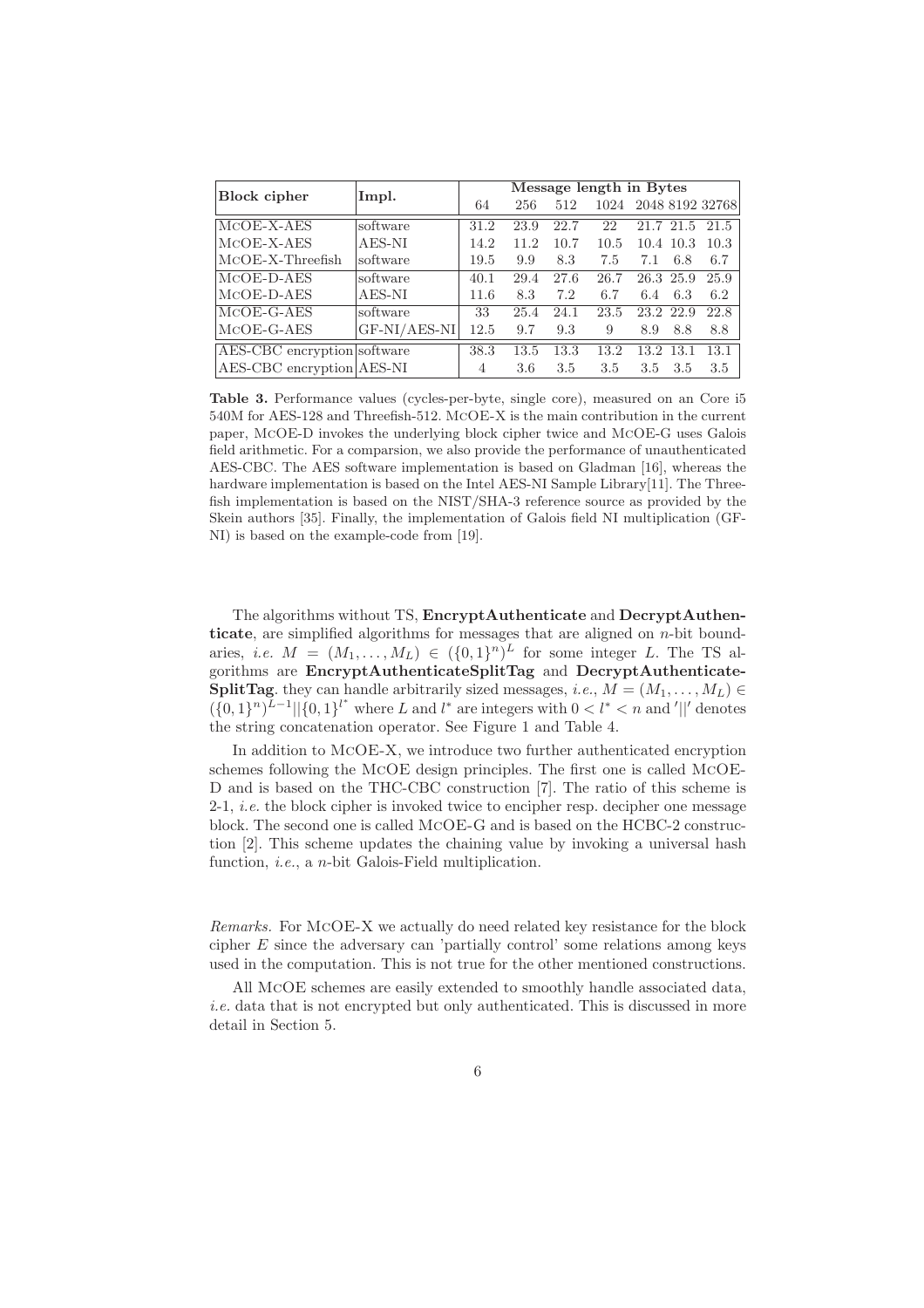$\text{EncryptAuthentication}(V, M)$ 

1.  $\tau \leftarrow E_K(V)$ 

2.  $U \leftarrow V \oplus \tau \oplus K$ 

3. for  $i = 1, \ldots, L$  loop  $C_i \leftarrow E_U(M_i)$  $U \leftarrow M_i \oplus C_i \oplus K$ 

- 4.  $T \leftarrow E_U(\tau)$
- 5. return  $(C_1, \ldots, C_L, T)$

 $\text{DecryptAuthentication}(V, C, T)$ 1.  $\tau \leftarrow E_K(V)$ 2.  $U \leftarrow V \oplus \tau \oplus K$ 3. for  $i = 1, \ldots, L$  loop  $M_i \leftarrow E_U^{-1}(C_i)$  $U \leftarrow M_i \oplus C_i \oplus K$ 4. if  $T = E_U(\tau)$  then return  $(M_1, \ldots, M_L)$ else return ⊥

 $\text{DecryptAuthenticationeSplitTag}(V, C, T)$ 

 $\text{EncryptAuthenticationeSplitTag}(V, M)$ 1.  $\tau \leftarrow E_K(V)$ 2.  $U \leftarrow V \oplus \tau \oplus K$ 3. for  $i = 1, ..., L - 1$  loop  $C_i \leftarrow E_U(M_i)$  $U \leftarrow M_i \oplus C_i \oplus K$ 4.  $M^* \leftarrow (M_L || \tau [0 \dots n - l^* - 1])$ 5.  $M^* \leftarrow M^* \oplus E_{K \oplus 1^n}(|M_L|)$ 6.  $C^* \leftarrow E_U(M^*)$ 7. Parse  $C_L || T [0 \dots n - l^* - 1] \leftarrow C^*$ 8.  $U \leftarrow M^* \oplus C^* \oplus K$ 9.  $C^{**} \leftarrow E_U(\tau)$ 10.  $T[n - l^* \dots n - 1] \leftarrow C^{**}[0 \dots l^* - 1]$ 11. return  $(C_1, \ldots, C_{L-1}, C_L^*, T)$ 1.  $\tau \leftarrow E_K(V)$ 2.  $U \leftarrow V \oplus \tau \oplus K$ 3. for  $i = 1, ..., L - 1$  loop  $M_i \leftarrow E_U^{-1}(C_i)$  $U \leftarrow M_i \oplus C_i \oplus K$ 4.  $C^* \leftarrow C_L || T[0 \dots n - l^* - 1]$ 5.  $M^* \leftarrow E_U^{-1}(C^*)$ 6.  $U \leftarrow M^* \oplus C^* \oplus K$ 7.  $M^* \leftarrow M^* \oplus E_{K \oplus 1^n}(|C_L|)$ 8. Parse  $M_L || \tau' [0 \dots n - l^* - 1] \leftarrow M^*$ 9.  $T' \leftarrow E_U(\tau)$ 10. if  $\tau'[0 \dots n - l^* - 1] = \tau[0 \dots n - l^* - 1]$ and  $T'[0...l^*-1] = T[n-l^*...n-1]$ then return  $(M_1, \ldots, M_L)$ else return ⊥

Table 4. Instances of McOE-X: upper side is for messages whose size is evenly divisible by the block size  $n$ ; Lower side is for arbitrarily sized messages (TS-variant); see text for details

## 3 On-Line Authenticated Encryption and Related Notions

**Length of Longest Common Prefix (LLCP<sub>n</sub>).** The length of a string  $x \in$  $\{0,1\}^n$  is denoted by  $|x| := n$ . For integers  $n, \ell, d \ge 1$ , set  $D_n^d = (\{0,1\}^n)^d$ , and  $D_n^* := \bigcup_{d \geq 0} D_n^d$ , and  $D_{\ell,n} = \bigcup_{0 \leq d \leq \ell} D_n^d$ . Note that  $D_n^0$  only contains the empty string. For  $M \in D_n^d$ ; we write  $M = (M_1, \ldots, M_d)$  with  $M_1, \ldots, M_d \in D_n$ . For  $P, R \in D_n^*$ , say,  $P \in D_n^p$  and  $R \in D_n^r$ , we define the length of the longest common  $n\text{-}prefix \space of \space P \space and \space R \space as$ 

$$
\mathrm{LLCP}_n(P, R) = \max_i \{P_1 = R_1, \ldots, P_i = R_i\}.
$$

Let Q a non-empty set of strings in  $D_n^*$ . Then we define LLCP<sub>n</sub>(Q, P) as Let  $\mathcal{Q}$  a non-empty set of strings in  $D_n$ ,. Then we define E.<br>
max {LLCP<sub>n</sub>(q, P)}, e.g., if  $P \in \mathcal{Q}$ , then LLCP<sub>n</sub>( $\mathcal{Q}, P$ ) = |P|/n.

For convenience, we introduce a notation for a restriction on a set. If  $\mathcal{Q} =$  $\{0,1\}^a \times \{0,1\}^b \times \{0,1\}^c$ , we write  $\mathcal{Q}_{|b,c} = \{(B,C) | \exists A : (A,B,C) \in \mathcal{Q}\}$ . This generalizes in the obvious way.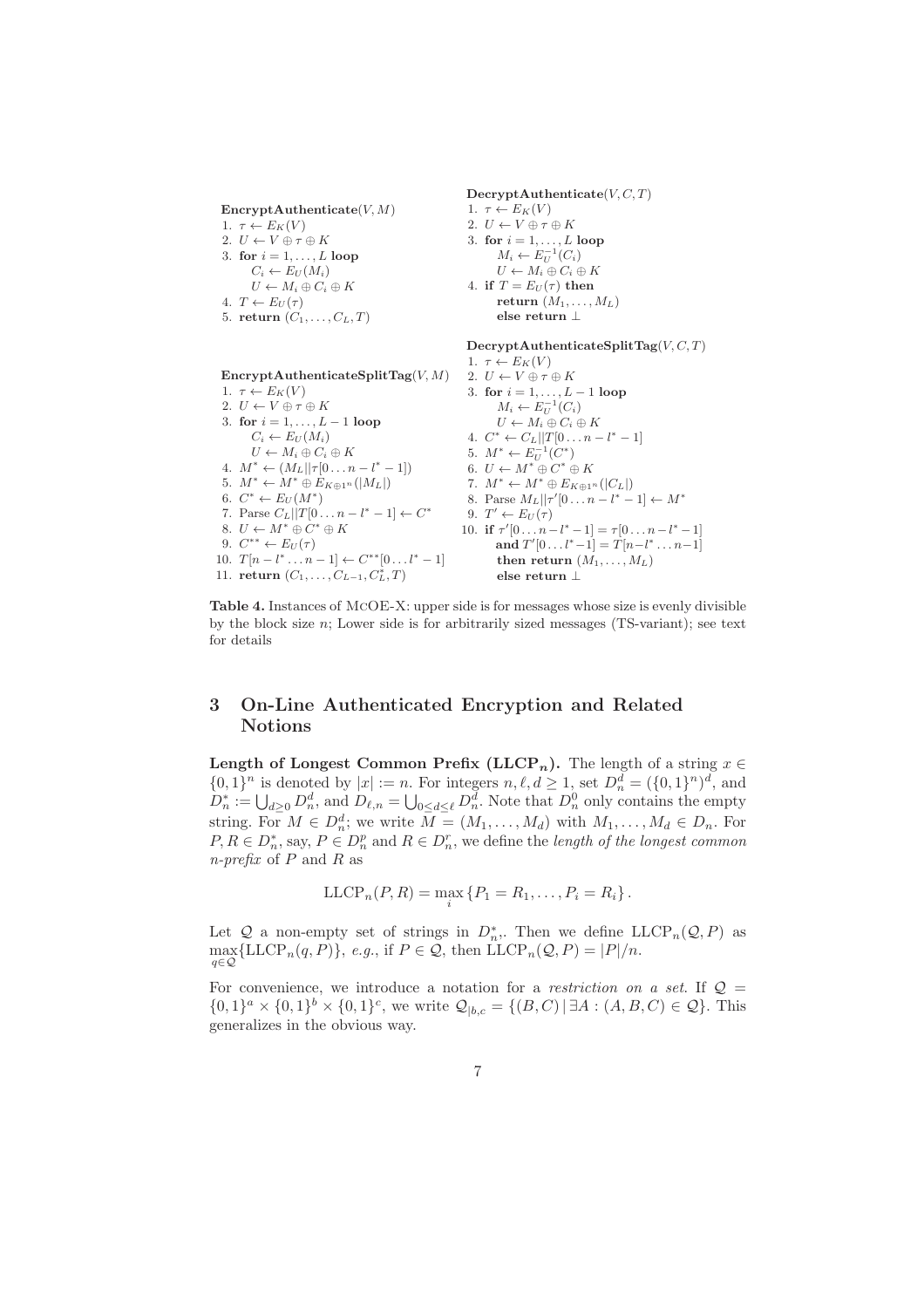#### 3.1 Block Ciphers and On-Line Permutations

**Block Ciphers.** An  $(k, n)$  block cipher is a keyed family of permutations consisting of two paired algorithms  $E: \{0,1\}^k \times D_n \to D_n$  and  $E^{-1}: \{0,1\}^k \times D_n \to D_n$  $D_n$ , accepting a k-bit key and an input from  $D_n$  for some  $k, n > 0$ . For  $n > 0$ ,  $Block(k, n)$  is the set of all  $(k, n)$  block ciphers. For any  $E \in Block(k, n)$  and a fixed key  $K \in \{0,1\}^k$ , the decryption  $E_K^{-1}(Y) := E^{-1}(K,Y)$  is the inverse function of encryption  $E_K(X) := E(K, X)$ , so that  $E_K^{-1}(E_K(X)) = X$  holds for any  $X \in D_n$ . We follow the usual convention to write oracles, that are provided to an algorithm, as superscripts. We define the related key PRP-security of a block cipher  $E$  by the success probability of an adversary trying to differentiate between the block cipher and a random permutation.

**Definition 1.** Let  $E \in Block(k, n)$  and denote by  $E^{-1}$  the corresponding inverse. Let  $\varphi : \{0,1\}^k \times \{0,1\}^n \rightarrow \{0,1\}^k$ . A fixed related key adversary A has access to an E oracle with two parameters such that she can query either  $E_{\varphi(K,\cdot)}(\cdot)$  or its inverse. Let  $\text{PERM}(n,n)$  be the set of n-bit permutations such that the first parameter models the permutation and the second parameter the value that is to be permuted, i.e. for  $\pi \in \text{PERM}(n, n)$  it holds that  $\pi(Z, \cdot)$  is a random permutation for any given value of Z. The related-key (RK) advantage  $[32]$  of A in breaking E is then defined as

$$
\mathbf{Adv}_{E}^{\text{RK-CPA-PRP}}(A) = |\Pr[K \stackrel{\$}{\leftarrow} \{0,1\}^{k} : A^{E_{\varphi(K,\cdot)}(\cdot)} \Rightarrow 1]
$$

$$
- \Pr[\pi \stackrel{\$}{\leftarrow} Perm(n,n) : A^{\pi(\cdot,\cdot)} \Rightarrow 1]|
$$

$$
\mathbf{Adv}_{E,E^{-1}}^{\text{RK-CCA-PRP}}(A) = |\Pr[K \stackrel{\$}{\leftarrow} \{0,1\}^{k} : A^{E_{\varphi(K,\cdot)}(\cdot), E_{\varphi(K,\cdot)}^{-1}(\cdot)} \Rightarrow 1]
$$

$$
- \Pr[\pi \stackrel{\$}{\leftarrow} Perm(n,n) : A^{\pi(\cdot,\cdot),\pi^{-1}(\cdot,\cdot)} \Rightarrow 1]|.
$$

On-Line Permutations. We aim for larger permutations that not only permute single blocks but can handle multiple/variable block messages. Such a permutation, from  $D_n^*$  to  $D_n^*$ , is  $(n-)$ on-line if the *i*-th block of the output is determined completely by the first i blocks of the input.

**Definition 2.** Let  $n, k \geq 0$ ,  $K \in \{0,1\}^k$ ,  $V \in D_n$ . A function  $\Pi : \{0,1\}^k \times$  $D_n^*$   $\rightarrow$   $D_n^*$  is an  $(n-)$ on-line permutation if for any fixed K, V the function  $\Pi(K, V, \cdot)$  is a permutation and there exists for any message  $M = (M_1, \ldots, M_m)$ a family of functions  $\tilde{\pi}^i: \{0,1\}^k \times \{0,1\}^n \times D_n^i \to D_n$ ,  $i = 1, \ldots, m$  such that

$$
\Pi(K, V, M) = \tilde{\pi}_K^1(V, M_1) ||\tilde{\pi}_K^2(V, M[1..2])
$$
  
 
$$
||...||
$$
  
 
$$
\tilde{\pi}_K^{m-1}(V, M[1..m-1]) ||\tilde{\pi}_K^m(V, M[1..m]),
$$

where  $M[a \dots b] := M_a||M_{a+1}|| \dots ||M_b$  with "||" being the concatenation of strings, holds.

An encryption scheme is  $(n-)$ on-line if the encryption function is  $(n-)$ on-line. A thorough discussion of on-line encryption and its properties can be found in [1].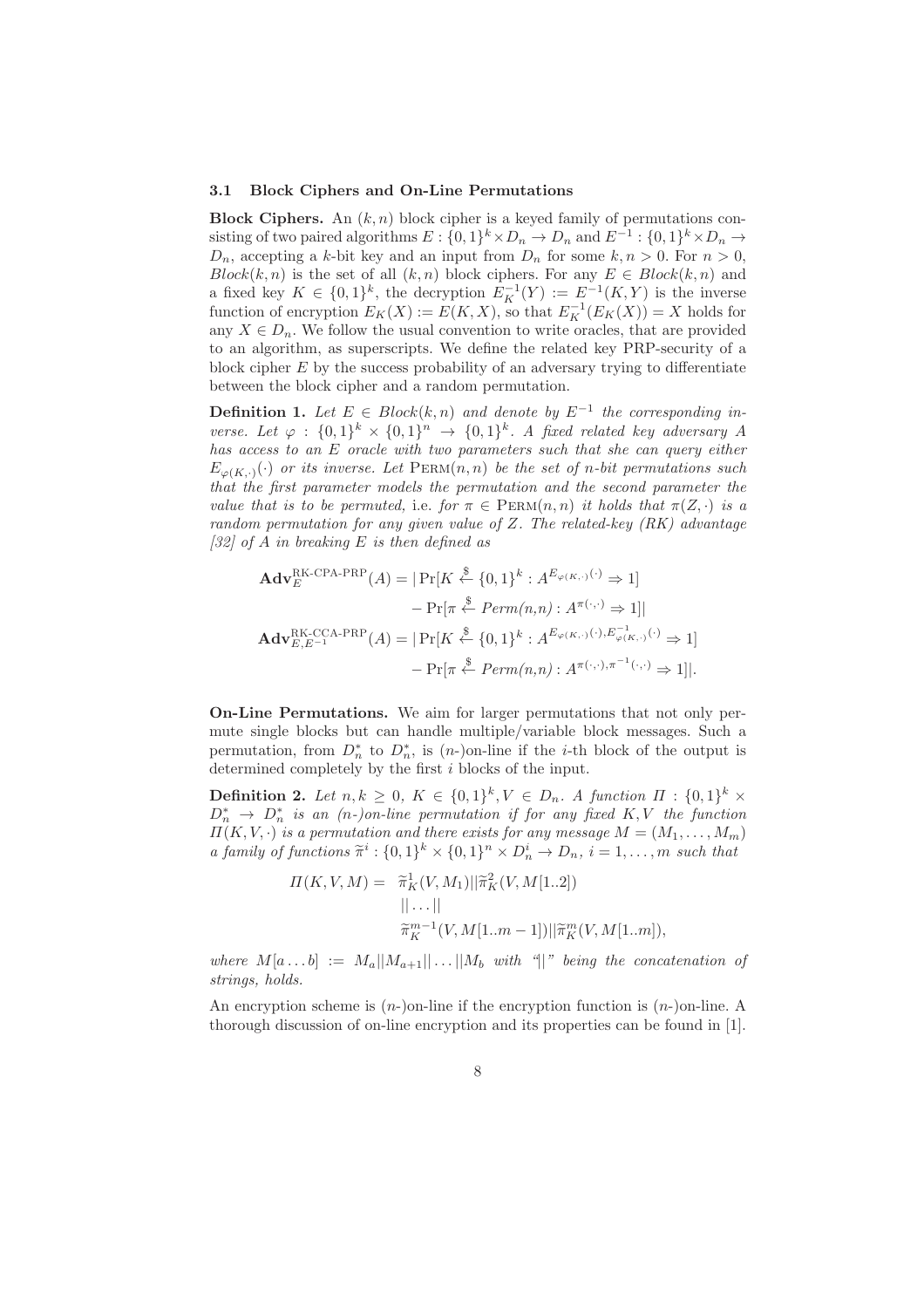#### 3.2 Authenticated Encryption (With Associated Data)

An authenticated encryption scheme is a tuple  $\Pi = (\mathcal{K}, \mathcal{E}, \mathcal{D})$ . Its aim is to provide privacy and data integrity. The key generation function  $K$  takes no input and returns a randomly chosen key K from the key space, e.g. from  $\{0,1\}^k$ . The encryption algorithm  $\mathcal E$  and the decryption algorithm  $\mathcal D$  are deterministic algorithms that map values from  $\{0,1\}^k \times \mathcal{H} \times D_n^*$  to a string or – if the input is invalid – the value  $\perp$ . The header  $\mathcal H$  consists either only of the initial value/nonce  $V \in D_n$  (if no data is to be authenticated/checked in the encryption/decryption process) or is a combination of V and a value from  $D_n^*$ . So  $\mathcal{H} \subset D_n^+$  in either case. For sake of convenience, we usually write  $\mathcal{E}_K^H(M)$  for  $\mathcal{E}(K, H, M)$  and  $\mathcal{D}_K^H(M)$  for  $\mathcal{D}(K, H, M)$ , where the message M is chosen from  $D_n^*$ ,  $H \in \mathcal{H}$  and a key from the key space. We require  $\mathcal{D}^{\mathcal{H}}_K(\mathcal{E}^{\mathcal{H}}_K(M))=M$  for any possible  $K, M, H$ , and define the tag size for a message  $M \in D_n^*$  and header  $H \in \mathcal{H}$  as  $\text{TAG}(H, M) := |\mathcal{E}_K^H(M)|$  –  $|M|$ . We denote an authenticated encryption scheme with the requirement that the initial vector  $V$  is only used once in a *nonce based* scheme. Otherwise, we call such a scheme deterministic. Similarly, we call an adversary nonce-respecting (nr) if no nonce is used twice for any query. Otherwise, the adversary is called nonce-ignoring (NI).

#### 4 Security Notions for On-Line Authenticated Encryption

Authenticated (On-Line) Encryption tries to achieve privacy and authenticity at the same time. Therefore we need security notions to handle this twofold goal. For AE, there have been notions and their relations introduced for deterministic [42] and nonce based [4, 5, 27, 37, 40] AE schemes. In order to have one convenient toolset of notions, we adopt the notion of CCA3 security suggested in [42] as a natural strengthening of CCA2 security.

We parameterize our definition in order to define different – but closely related – notions by explicitly stating whether we mean an on-line or off-line scheme,  $\omega \in \{AE, OAE\}$  and stating the adversary behavior as either noncerespecting or nonce-ignoring,  $\nu \in \{NR, NI\}.$ 

**Definition 3** (CCA3( $\omega$ ,  $\nu$ )). Let  $\Pi = (\mathcal{K}, \mathcal{E}, \mathcal{D})$  be an authenticated encryption scheme with header space  $\mathcal H$  and message space  $D_n^*$ , and fix an adversary A. The advantage of A breaking  $\Pi$  is defined as

$$
\mathbf{Adv}_{\Pi}^{\mathrm{CCA3}(\omega,\nu)}(A) = \left| \Pr \left[ K \stackrel{\$}{\leftarrow} \mathcal{K} : A^{\mathcal{E}_{K}(\cdot,\cdot), \mathcal{D}_{K}(\cdot,\cdot)} \Rightarrow 1 \right] - \Pr \left[ A^{\$^{\omega}(\cdot,\cdot), \perp(\cdot,\cdot)} \Rightarrow 1 \right] \right|
$$

The adversary's random-bits oracle,  $\mathcal{S}^{AE}(\cdot, \cdot)$  or  $\mathcal{S}^{OAE}(\cdot, \cdot)$ , returns on a query with header  $H \in \mathcal{H}$  and plaintext  $X \in D_n^*$  a random string of length  $|\mathcal{E}_K(M)|$  which is either on-line or not, depending on the variable  $\omega$ . The  $\bot(\cdot, \cdot)$  oracle returns  $\bot$ on every input. We assume  $wlog$ , that the adversary A never ask a query which answer is already known. It is easy to see that we can rewrite the term given in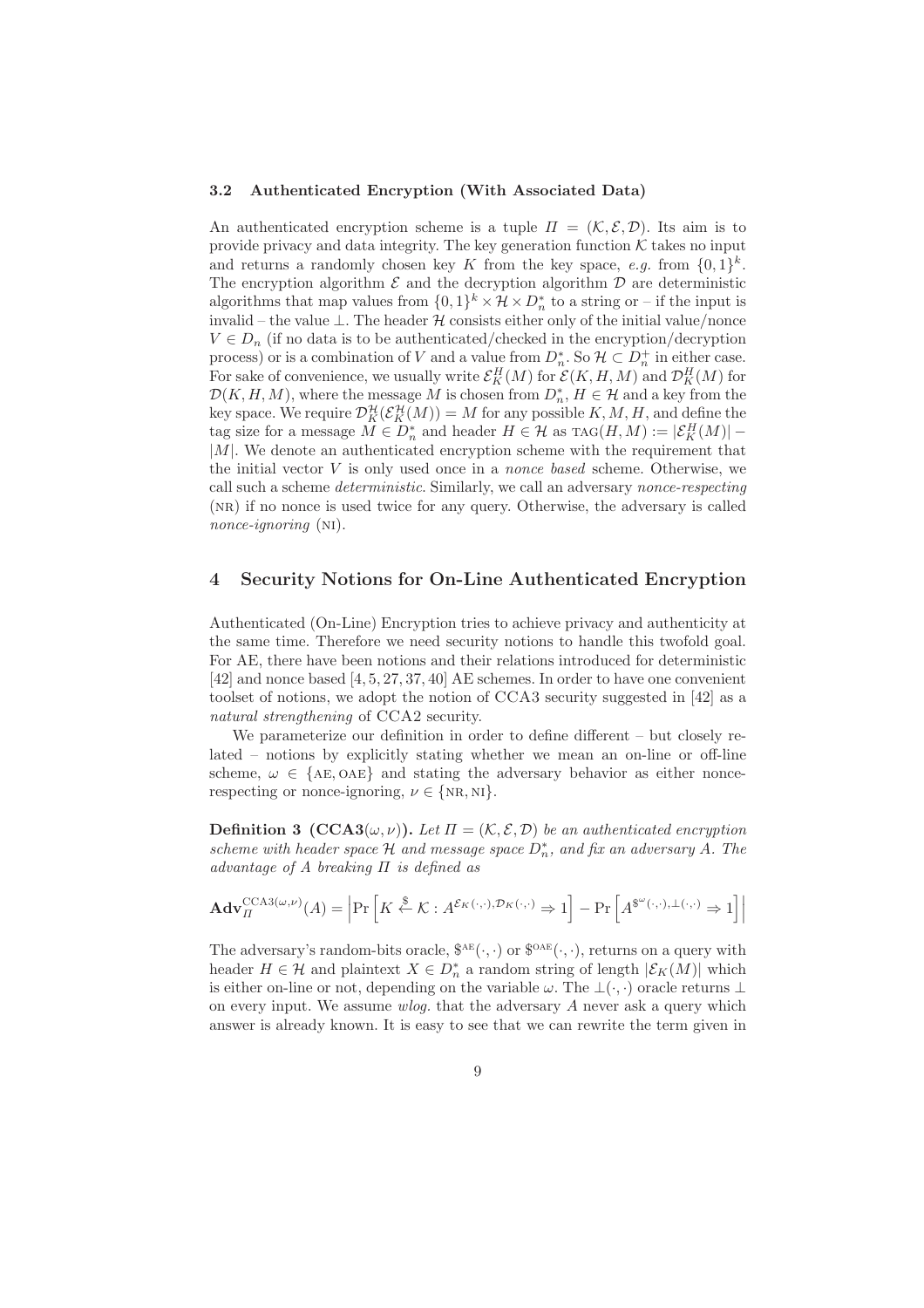\n
$$
\begin{array}{c|c|c|c|c|c|c} \text{Game } G_{\text{CPA}}, \overline{G_{\text{CCA3}}}| & \text{10} & \text{Encrypt}(H, M) & \text{11} & \text{if } (\nu = \text{NR} \text{ and } V \in B) \text{ then} \\ \n1 & \text{Initialize}(\omega, \nu) & \text{return } \bot; & \text{if } (\text{H}, C) \in Q) \text{ then} \\ \n2 & \text{b} & \stackrel{\text{R}}{\leftarrow} \{0,1\}; & \text{if } (\text{b}=1) \text{ then} & \text{if } (\text{b}=1) \text{ then} & \text{if } (\text{H}, C) \in Q) \text{ then} \\ \n3 & \text{if } (\text{b}=1) \text{ then} & \text{if } (\text{b}=1) \text{ then} & \text{return } \bot; \\ \n4 & \text{K} \leftarrow K(); & \text{else} & \text{if } (\text{b}=1) \text{ then} & \text{if } (\text{b}=1) \text{ then} \\ \n5 & \text{Finalize}(d) & \text{is} & \overline{Q \leftarrow Q \cup \{ (H, C) \}}; & \text{else} & \text{M} \leftarrow L(H, C); \\ \n6 & \text{return } (\text{b} = d); & \overline{Q \leftarrow Q \cup \{ (H, C) \}}; & \text{return } \text{M}; \\ \n\end{array}
$$
\n

Fig. 2.  $G_{\text{CPA}}(\omega,\nu)$  is the  $\text{CPA}_{\Pi}^{(\omega,\nu)}$ -Game and  $G_{\text{CCA3}}(\omega,\nu)$  the  $\text{CCA3}_{\Pi}^{(\omega,\nu)}$ -Game where  $\Pi = (\mathcal{K}, \mathcal{E}, \mathcal{D})$ . Game  $G_{\text{CCA3}}$  contains the code in the box while  $G_{\text{CPA}}$  does not. The oracle  $\mathbb{S}^{AE}(H, M)$  returns a string of length  $|M|+\text{TAG}(H, M)$ , this string is on-line compatible if  $\omega = 0$ AE. V denotes the last block of the header representing the nonce/initial value.

Definition 3 as

$$
\left| \Pr \left[ K \stackrel{\$}{\leftarrow} \mathcal{K} : A^{\mathcal{E}_K(\cdot, \cdot), \mathcal{D}_K(\cdot, \cdot)} \Rightarrow 1 \right] - \Pr \left[ K \stackrel{\$}{\leftarrow} \mathcal{K} : A^{\mathcal{E}_K(\cdot, \cdot), \perp(\cdot, \cdot)} \Rightarrow 1 \right] \tag{1}
$$

+ 
$$
\Pr\left[K \stackrel{\$}{\leftarrow} \mathcal{K} : A^{\mathcal{E}_K(\cdot, \cdot), \perp(\cdot, \cdot)} \Rightarrow 1\right] - \Pr\left[A^{\$^{\omega}(\cdot, \cdot), \perp(\cdot, \cdot)} \Rightarrow 1\right]\right].
$$
 (2)

One can interpret (1) as the advantage that an adversary has on the integrity of the ciphertext and (2) as the advantage that an CPA adversary has on the privacy. Using this decomposition as a motivational starting point, we now define ciphertext integrity and what we mean by a CPA adversary on authenticated encryption schemes. From now on, our definitions are based on the game playing methodology. For example, we can restate Definition 3 using the game  $G_{\rm CCA3}$ given in Figure 2 as

$$
\mathbf{Adv}_{\Pi}^{\mathrm{CCA3}(\omega,\nu)}(A) = 2|\Pr[A^{G_{\mathrm{CCA3}}(\omega,\nu)} \Rightarrow 1] - 0.5|.
$$

We denote  $\mathbf{Adv}_{II}^{\mathrm{CCA3}(\omega, \nu)}(q, t, \ell)$  as the maximum advantage over all  $\mathrm{CCA3}(\omega, \nu)$ adversaries run in time at most t, ask a total maximum of q queries to  $\mathcal E$  and  $\mathcal D$ , and whose total query length is not more than  $\ell$  blocks.

#### 4.1 Privacy and Integrity Notions for Authenticated Encryption Schemes.

Similarly, we define the privacy and integrity of an authenticated (on-line) encryption scheme  $\Pi = (\mathcal{K}, \mathcal{E}, \mathcal{D})$  with header space  $D_n^+$ , message space  $D_n^*$  and tag-size function  $TAG(H, M)$  as follows.

**Definition 4.** Let  $G_{CPA}(\omega, \nu)$  be the  $CPA_{\Pi}^{\omega, \nu}$  game given in Figure 2. Fix an adversary A. The advantage of A breaking  $\Pi$  is defined as

$$
\mathbf{Adv}_{\Pi}^{CPA(\omega,\nu)}(A) \le 2|\Pr[A^{G_{CPA}(\omega,\nu)} \Rightarrow 1] - 0.5|.
$$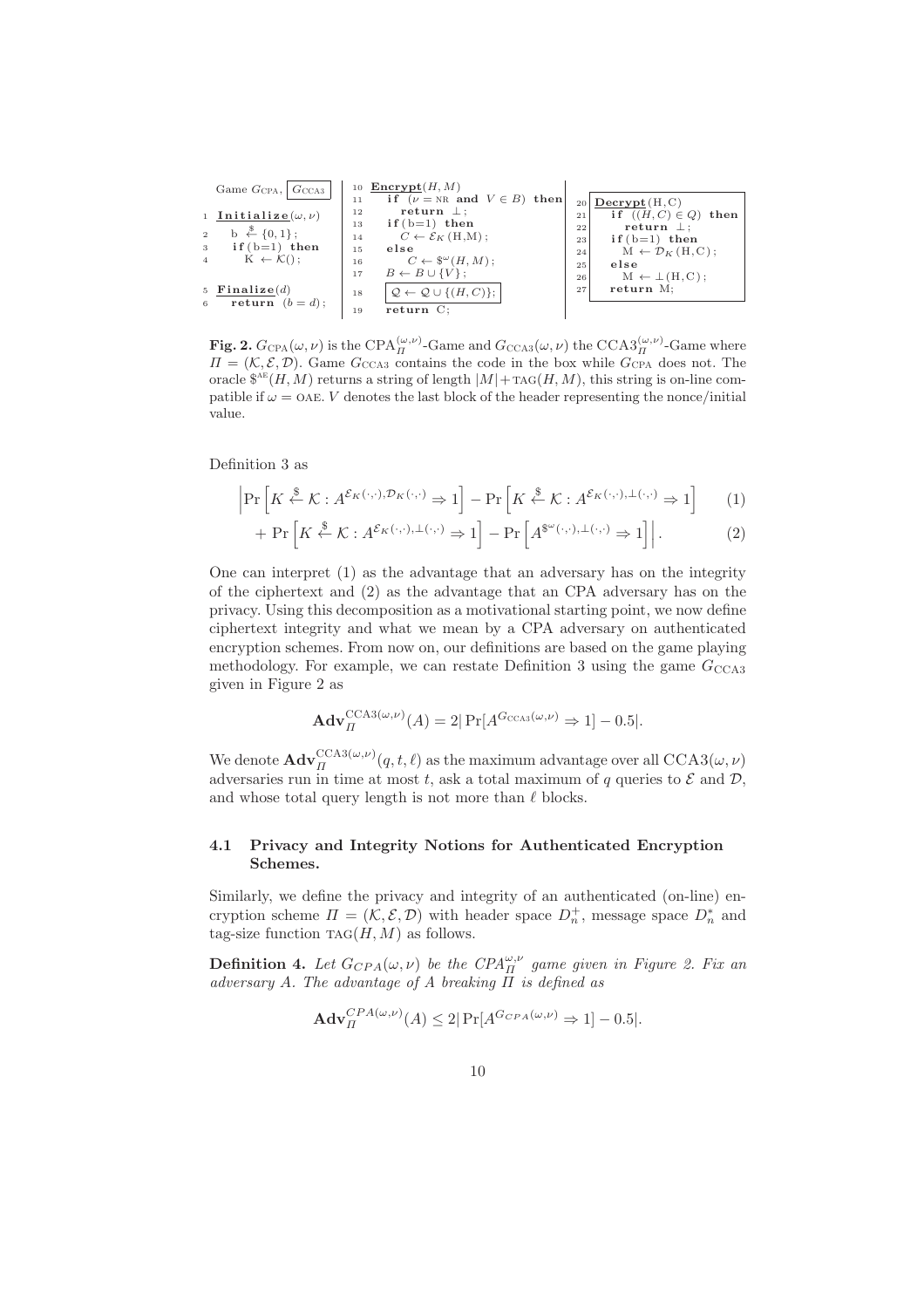| Game $G_{INT-CTXT}$              | 10 $\text{Energy}(H,M)$                                     |                                           |
|----------------------------------|-------------------------------------------------------------|-------------------------------------------|
|                                  | if $(\nu) = NR$ and                                         | 20 Verify $(H, C)$                        |
| 1 Initialize( $\nu$ )            | $V \in B$ then<br>12                                        | $M \leftarrow \mathcal{D}_K(H, C);$<br>21 |
| 2 $K \leftarrow \mathcal{K}$ (); | return $\perp$ :<br>13                                      | if $((H, C) \notin Q)$<br>22              |
|                                  | $C \leftarrow \mathcal{E}_K(H,M);$<br>14                    | and $M \neq \perp$ then<br>23             |
| 3 Finalize()                     | $B \leftarrow B \cup \{V\}$ ;<br>15                         | $win \leftarrow true$ :<br>24             |
| return win:<br>$\overline{4}$    | $\mathcal{Q} \leftarrow \mathcal{Q} \cup \{(H, C)\};$<br>16 | return $(M \neq \bot)$ ;<br>25            |
|                                  | return $C$ :<br>17                                          |                                           |

**Fig. 3.** Game  $G_{INT-CTXT}(\nu)$  is the INT-CTXT<sup> $\omega,\nu$ </sup> game where  $\Pi = (\mathcal{K}, \mathcal{E}, \mathcal{D})$ . V denotes the last block of the header representing the nonce/initial value. .

**Definition 5.** Let  $G_{\text{INT-CTXT}}(\nu)$  be the INT-CTXT<sub>II</sub> game given in Figure 3. Fix an adversary A. The advantage of A breaking  $\Pi$  is defined as

$$
\mathbf{Adv}_{\Pi}^{\mathbf{INT-CTXT}}(\nu)(A) \leq \Pr[A^{G_{\mathbf{INT-CTXT}}(\nu)} \Rightarrow 1].
$$

We denote  $\mathbf{Adv}_{\Pi}^{CPA(\omega,\nu)}(q,t,\ell)$  and  $\mathbf{Adv}_{\Pi}^{\text{INT-CTXT}(\nu)}(q,t,\ell)$  as the maximum advantage over all  $CPA(\omega, \nu)$  resp. INT-CTXT( $\nu$ ) adversaries run in time at most t, ask a total maximum of q queries to  $\mathcal E$  and  $\mathcal D$ , and whose total query length is not more than  $\ell$  blocks.

#### 4.2 CCA3 is equal to INT-CTXT plus CPA.

We now give a generalization of Theorem 3.2 from Bellare and Namprempre [4]. It simply states the equivalence of a scheme being CCA3 secure and both INT-CTXT and CPA secure. These statements hold in the on-line and offline case.

**Theorem 1.** Let  $\Pi = (K, \mathcal{E}, \mathcal{D})$  be an authenticated encryption scheme. Fix  $\omega \in \{\text{AE, OAE}\}\$ and  $\nu \in \{\text{NR, NI}\}\$ . Let A be an  $\text{CCA3}(\omega, \nu)_{\Pi}$ -adversary running in time t, making q queries with a total length of at most  $\ell$  blocks. Then there are a CPA( $\omega, \nu$ )-adversary  $A_n$  and an INT-CTXT( $\omega, \nu$ )-adversary  $A_c$  such that

$$
\mathbf{Adv}_{\Pi}^{\mathrm{CCA3}(\omega,\nu)}(A) \leq \mathbf{Adv}_{\Pi}^{\mathrm{CPA}(\omega,\nu)}(A_p) + \mathbf{Adv}_{\Pi}^{\mathrm{INT-CTXT}(\omega,\nu)}(A_c).
$$

Furthermore,  $A_c$  and  $A_p$  run in time  $O(t)$  and both make at most q queries in each case.

The proof is given in the full version of this paper [14].

## 5 The On-Line Authenticated Encryption Scheme McOE-X

In this section, we present McOE-X, a construction for an OAE scheme. We prove that McOE-X achieves our two-fold goal. First, it guarantees a certain minimum, well defined, security against a nonce-ignoring adversary. And, second,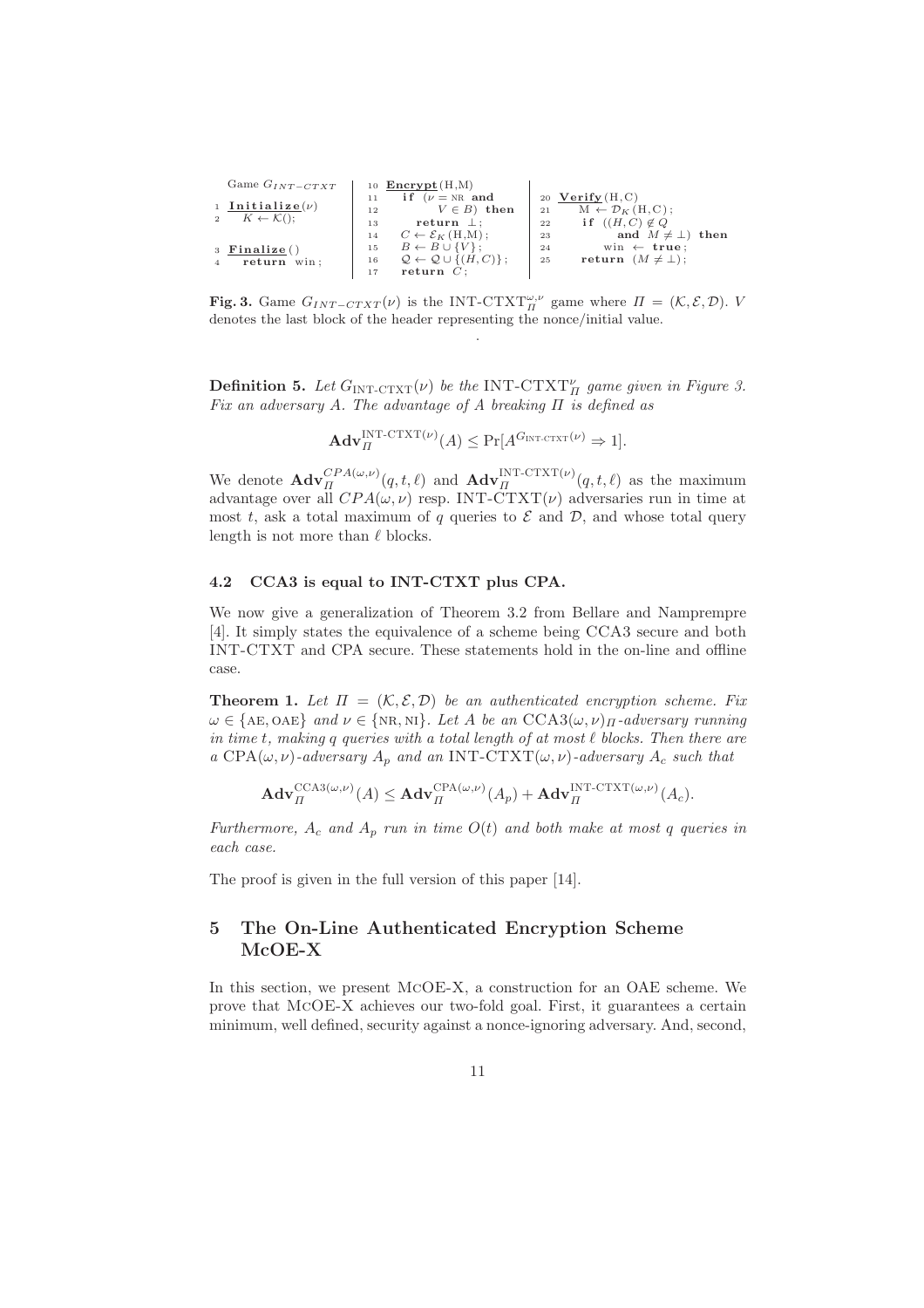we show – in the full version of the paper  $[14]$  – that the complete MCOE family of OAE schemes (including McOE-X) is fully secure against a nonce-respecting adversary.

Since we already have presented two McOE-X instances in Section 2, we proceed by formally defining McOE-X and giving its pseudocode. Indeed this is very similar to the results presented in Section 2, but here our definitions are slightly more general. Instead of fixing the key computation function to  $K \oplus V$ , where  $R$  is the chaining value and  $K$  the secret key, we here use a key derivation function  $\varphi(K, R)$ . By this we make sure that our proof also works for tweakable block ciphers - with  $K$  as key and  $R$  as tweak - leading to more efficient design.

**Definition 6 (McOE-X).** Let  $k, n \in \mathbb{N}$  with  $k \geq n$ ,  $E \in Block(k, n)$ , and  $\varphi: \{0,1\}^k \times \{0,1\}^v \rightarrow \{0,1\}^k$  such that  $\varphi(K, \cdot)$  is injective. The encryption function takes a header  $H \in D_n^{L_H}$ , a message  $M$  and returns a ciphertext  $C$  and a tag  $T \in D_n$ . The decryption function takes a header  $H \in D_n^L$ , a ciphertext C and a tag  $T \in D_n$  and returns either a plaintext M or the fail symbol  $\bot$ .

- (i) 'Non-TS'. Let  $M, C \in D_N^L$  for some integer L, then MCOE-X is defined by the algorithms  $\textbf{Encrypt}(A)$  determined and  $\textbf{Decrypt}(A)$  thenticate given in Table 5.
- (ii) 'TS'. Let  $M, C \in D_N^L \vert \vert \{0,1\}^{l^*}$  for some integers L and  $l^*, 0 < l^* < n$ , then  $MCOE-X/TS$  is defined by the algorithms  $\pmb{EncryptAuthenticationeSplitTag}$ and DecryptAuthenticateSplitTag given in Table 5.

We now proceed to show the security of MCOE-X. For this we use the results of Theorem 1 and show the INT-CTXT and RK-CPA-PRP security separately.

#### Theorem 2.

(i) Let  $\Pi = (\mathcal{K}, \mathcal{E}, \mathcal{D})$  be a MCOE-X scheme as in Definition 6 (i). We further assume that the block cipher E is secure against related key attacks. Then

$$
\mathbf{Adv}_{\Pi}^{\text{CCA3(OAE,NI)}}(q,\ell,t) \le \frac{2(q+\ell)(q+\ell+1) + 3q + 2\ell}{2^n - (q+\ell)} + 3\mathbf{Adv}_{E,E}^{\text{RK-CA-PRP}}(q+\ell).
$$

(ii) Let  $\Pi = (\mathcal{K}, \mathcal{E}, \mathcal{D})$  be a MCOE-X scheme as in Definition 6 (ii). We further assume that the block cipher  $E$  is secure against related key attacks. Then

$$
\mathbf{Adv}_{\Pi}^{\text{CCA3(OAE,NI)}}(q,\ell,t) \le \frac{4(q+\ell+2)(q+\ell+3) + 6(2q+\ell)}{2^n - (q+\ell)} + \frac{3q(q+1)}{2^n - q} + \frac{q}{2n^2 - q} + 3\mathbf{Adv}_{E,E}^{\text{RK-CCA-PRP}}(2q+\ell).
$$

Proof. The proof of (i) follows from Theorem 1 together with Lemmas 1 and 2. Due to the lack of of space the proof of (ii) it is skipped here and is available in the full version of the paper [14].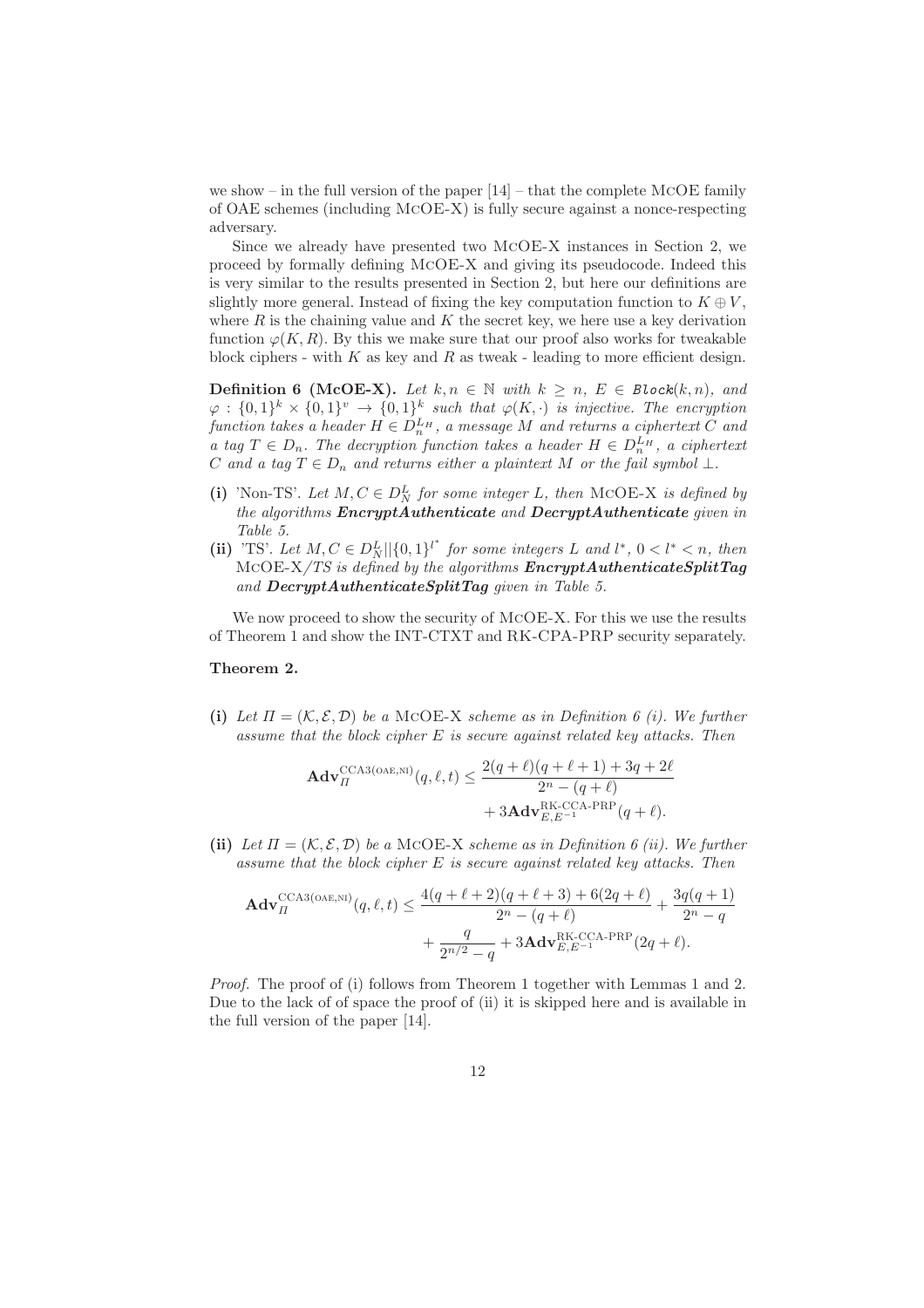$\text{EncryptAuthentication}(H, M)$ 1.  $U \leftarrow \varphi(K, 0^n)$ 2. for  $i = 1, ..., L_H - 1$  do  $U \leftarrow \varphi(K, H_i \oplus E_U(H_i))$ 3.  $\tau \leftarrow E_U(H_{L_H})$ 4.  $U \leftarrow \varphi(K, H_{L_H} \oplus \tau)$ 5. for  $i = 1, \ldots, L$  do  $C_i \leftarrow E_U(M_i)$  $U \leftarrow \varphi(K, M_i \oplus C_i)$ 6.  $T \leftarrow E_U(\tau)$ 7. return  $(C_1, \ldots, C_L, T)$ EncryptAuthenticate $(H, C, T)$ 1.  $U \leftarrow \varphi(K, 0^n)$ 2. for  $i = 1, ..., L_H - 1$  do  $U \leftarrow \varphi(K, H_i \oplus E_U(H_i))$ 3.  $\tau \leftarrow E_U(H_{L_H})$ 4.  $U \leftarrow \varphi(K, H_{L_H} \oplus \tau)$ 5. for  $i = 1, ..., L - 1$  do  $C_i \leftarrow E_U(M_i)$  $U \leftarrow \varphi(K, M_i \oplus C_i)$ 6.  $M^* \leftarrow M_L || \tau [0 \dots n - l^* - 1]$ 7.  $M^* \leftarrow M^* \oplus E_{K \oplus 1^n}(|M_L|)$ 8.  $C^* \leftarrow E_U(M^*)$ 9. Parse  $C_L||T[0...n-l^*-1] \leftarrow 8$ .  $U \leftarrow \varphi(K, M^* \oplus C^*)$ 10. C ∗ 11.  $U \leftarrow \varphi(K, M^* \oplus C^*)$ 12.  $C^{**} \leftarrow E_U(\tau)$ 13.  $T[n-l^* \dots n-1] \leftarrow$  $C^{**}[0 \dots l^*-1]$ 14. return  $(C_1, ..., C_L, T)$  $\text{DecryptAuthentication}(H, C, T)$ 1.  $U \leftarrow \varphi(K, 0^n)$ 2. for  $i = 1, ..., L_H - 1$  do  $U \leftarrow \varphi(K, H_i \oplus E_U(H_i))$ 3.  $\tau \leftarrow E_U(H_{L_H})$ 4.  $U \leftarrow \varphi(K, H_{L_H} \oplus \tau)$ 5. for  $i = 1, \ldots, L$  do  $M_i \leftarrow E_U^{-1}(C_i)$  $U \leftarrow \varphi(K, M_i \oplus C_i)$ 6. if  $T = E_U(\tau)$  then return  $(M_1, \ldots, M_L)$  else return ⊥  $\text{DecryptAuthentication}$ Eq(H, C, T) 1.  $U \leftarrow \varphi(K, 0^n)$ 2. for  $i = 1, ..., L_H - 1$  do  $U \leftarrow \varphi(K, H_i \oplus E_U(H_i))$ 3.  $\tau \leftarrow E_U(H_{L_H})$ 4.  $U \leftarrow \varphi(K, H_{L_H} \oplus \tau)$ 5. for  $i = 1, \ldots, L$  do  $M_i \leftarrow E_U^{-1}(C_i)$  $U \leftarrow \varphi(K, M_i \oplus C_i)$ 6.  $C^* \leftarrow C_{L+1} || T[0 \dots n - l^* - 1]$ 7.  $M^* \leftarrow E_U^{-1}(C^*)$ 9.  $M^* \leftarrow M^* \oplus E_{K \oplus 1^n}(|C_L|)$ 10. Parse  $M_L || \tau' [0 \dots n - l^* - 1] \leftarrow M^*$ 11.  $T' \leftarrow E_U(\tau)$ 12. if  $\tau'[0 \dots n - l^* - 1] = \tau[0 \dots n$  $l^* - 1]$ and  $T'[0...l^* - 1] = T[n$  $l^* \dots n-1]$ then return  $(M_1, ..., M_L)$  else return ⊥

Table 5. Instances of McOE-X: Left side is for messages whose size is evenly divisible by the block size  $n$ ; Right side is for arbitrarily sized messages (TS-variant); see text for details

**Lemma 1.** Let  $\Pi = (\mathcal{K}, \mathcal{E}, \mathcal{D})$  be a MCOE-X scheme as in Definition 6 (i). Let q be the number of total queries an adversary A is allowed to ask and  $\ell$  be an integer representing the total length in blocks of the queries to  $\mathcal E$  and  $\mathcal D$ . Then,

$$
\mathbf{Adv}_{\Pi}^{\text{INT-CTXT(NI)}}(q,\ell,t) \leq \frac{(q+\ell)(q+\ell+1)}{2^n - (q+\ell)} + \frac{2q+\ell}{2^n - (q+\ell)} + \mathbf{Adv}_{E,E-1}^{\text{RK-CCA-PRP}}(q+\ell).
$$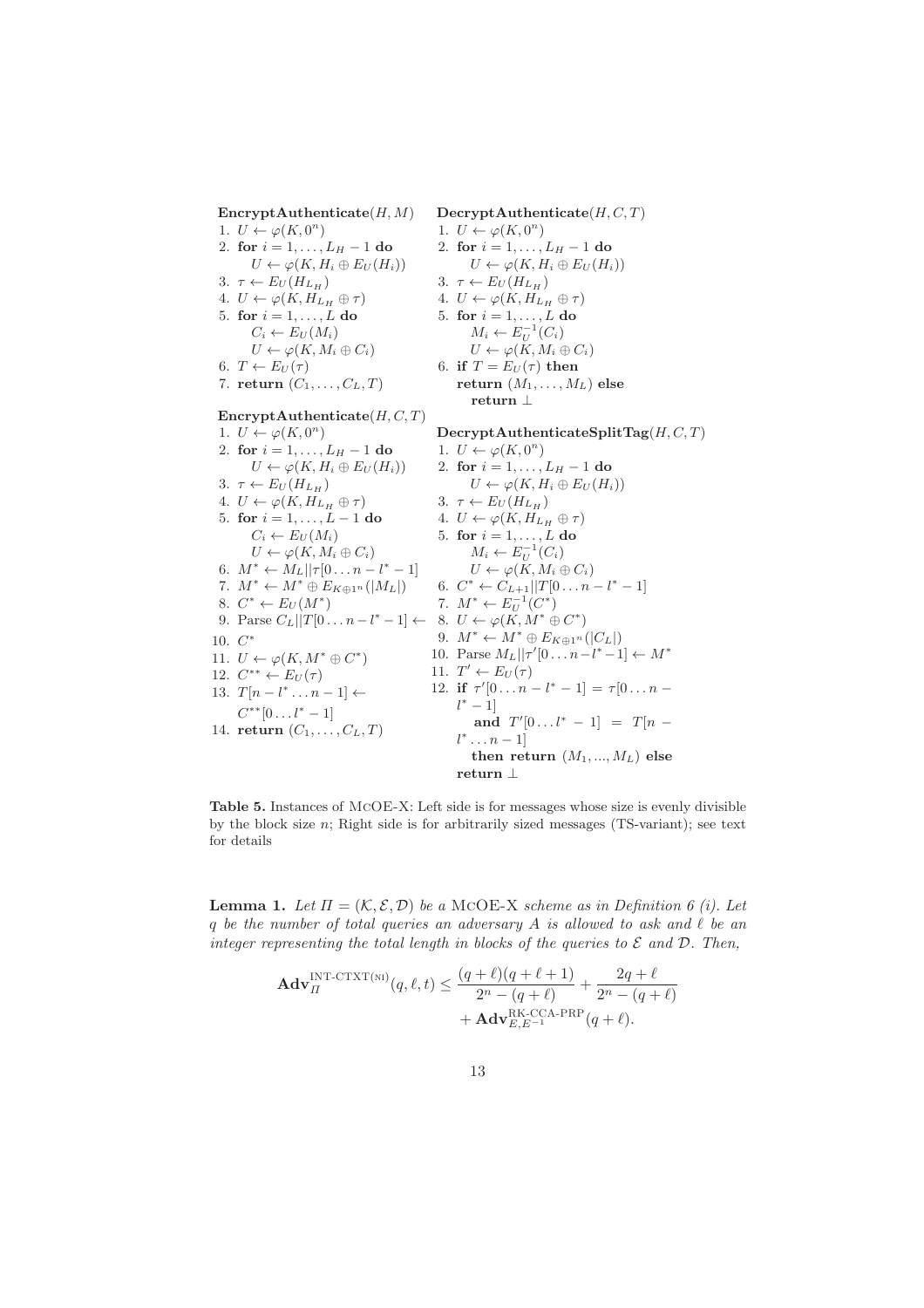Proof (Lemma 1). Our bound is derived by game playing arguments. Consider games  $G_1$ - $G_3$  of Figure 4 and a fixed adversary A asking at most q queries with a total length of at most  $\ell$  blocks. The functions **Initialize** and **Finalize** are identical for all games in this proof. Lets denote  $G_0$  as the Game INT-CTXT(NI) as defined in Figure 3. Definition 5 states that

$$
\mathbf{Adv}_{\Pi}^{\text{INT-CTXT(M)}}(A) \leq \Pr[A^{G_0} \Rightarrow 1].
$$

In  $G_1$ , the encryption and verify placeholders are replaced by their specific MCOE-X counterparts as of Definition 6. Clearly,  $Pr[A^{G_0} \Rightarrow 1] = Pr[A^{G_1} \Rightarrow 1]$ . We now discuss the differences between  $G_1$  and  $G_2$ . The set B is initialized to  $\{\varphi(K, 0^n)\}\$ and then collects new key-input values U which are computed during the encryption or verification process (in lines 204, 207, 213, 223, 226, 232 and 237). We note that, since  $\varphi$  is injective, a collision for the chaining values follows if there is a collision in the  $U$  values.

In lines 203 and 222, the  $LLCP_n$  oracle is inquired. Finally, the variable bad is set to true if one of the if-conditions in lines 208, 214, 227, 233, or 238 is true. None of these modifications affect the values returned to the adversary and therefore

$$
\Pr[A^{G_1} \Rightarrow 1] = \Pr[A^{G_2} \Rightarrow 1].
$$

For our further discussion we require another game  $G_4$  which is explained in more detail later in this proof<sup>3</sup>. It follows that

$$
\Pr[A^{G_2} \Rightarrow 1] = \Pr[A^{G_3} \Rightarrow 1] + |\Pr[A^{G_2} \Rightarrow 1] - \Pr[A^{G_3} \Rightarrow 1]
$$
  
\n
$$
\leq \Pr[A^{G_3} \Rightarrow 1] + \Pr[A^{G_3} \text{ sets bad}]
$$
  
\n
$$
\leq \Pr[A^{G_4} \Rightarrow 1] + |\Pr[A^{G_3} \Rightarrow 1] - \Pr[A^{G_4} \Rightarrow 1]| + \Pr[A^{G_3} \text{ sets bad}].
$$
\n(3)

We now proceed to upper bound any of the three terms contained in  $(3)$  – in right to left order. The success probability of game  $G_3$  does not differ from the success probability of  $G_2$  unless a chaining value  $U$  occurs twice. In this case, the adversary must (i) either have 'found' a collision for  $E_{\varphi(K,X)}(Y) \oplus Y$ , *i.e.* she stumbles over  $(X, Y)$  and  $(X', Y')$  such that  $E_{\varphi(K,X)}(Y) \oplus Y = E_{\varphi(K,X')}(Y') \oplus Y'$ or, (ii), must have found a preimage of  $\varphi(K, 0^n)$ , which is always the starting point of our chain. Note that that value  $\varphi(K, 0^n)$  is initially stored in the set B. In both cases, the variable bad would have been set to true, and it follows [8] that

$$
\Pr[A^{G_3} sets \text{ bad}] \le \frac{(q+\ell)(q+\ell+1)}{2^n - (q+\ell)} + \frac{q+\ell}{2^n - (q+\ell)}.
$$

<sup>&</sup>lt;sup>3</sup> Since the difference is very minor, we do not provide an extra figure.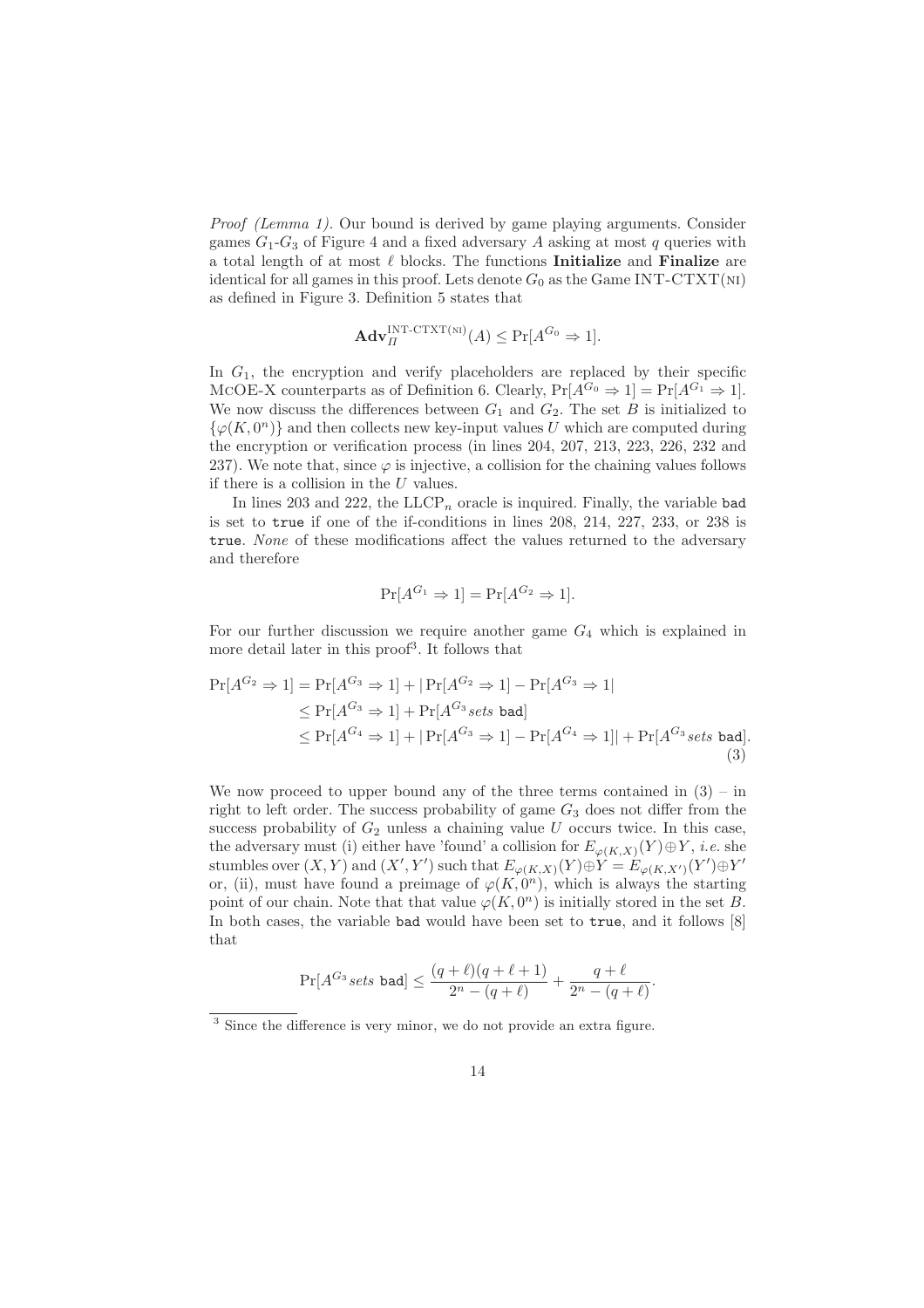

Fig. 4. Games  $G_1$ - $G_3$  for the proof of Lemma 1. Game  $G_3$  contains the code in the box while  $G_2$  does not.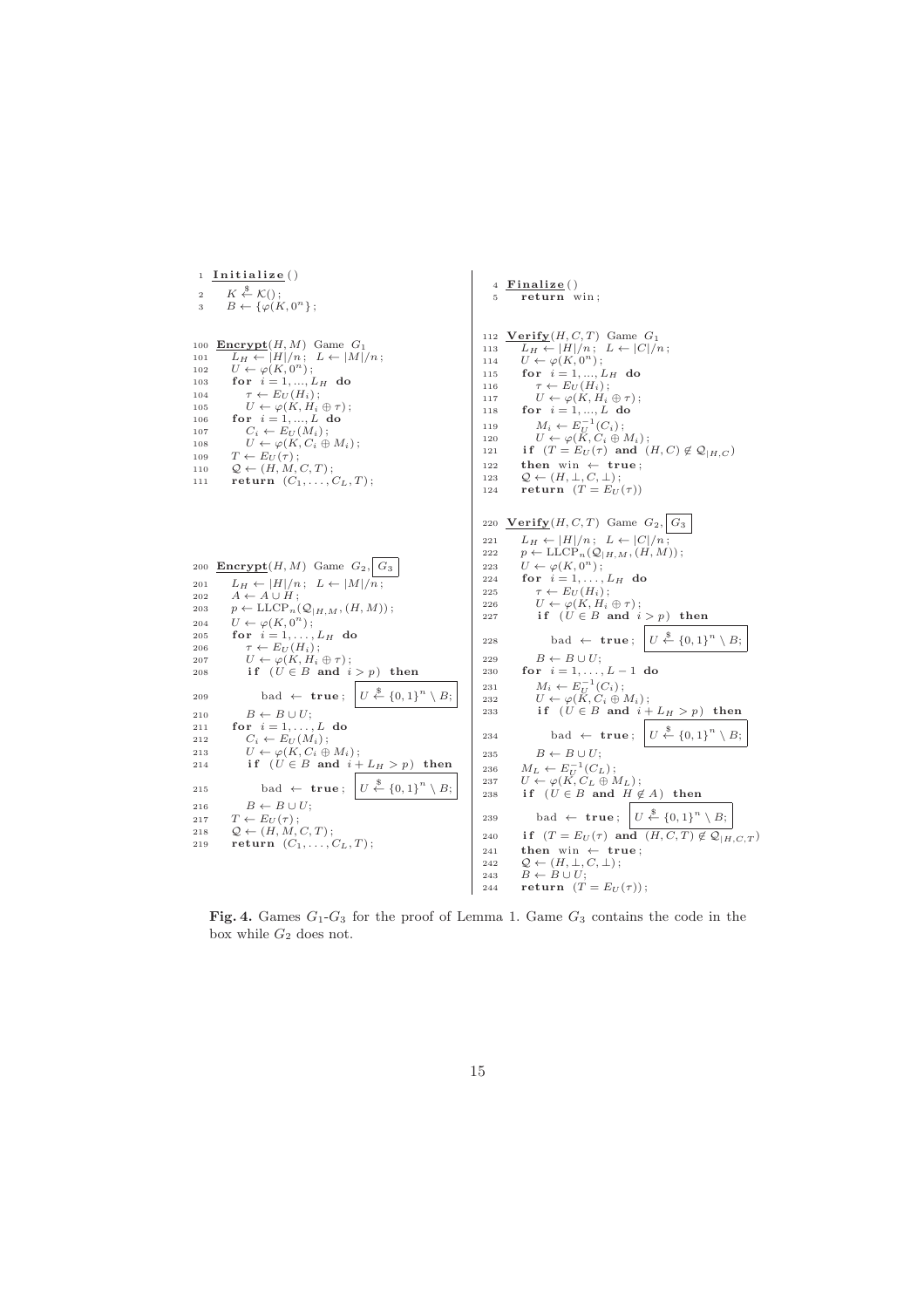We now describe the new game  $G_4$ . It is equal to  $G_3$  except that the block cipher E and its inverse  $E^{-1}$  are replaced by randomly chosen functions **Encrypt**-Block and DecryptBlock, which are modeled as pseudo random permutations. We assume that they are implemented via lazy sampling. More precisely, the call  $E_K(A)$  is replaced by an invocation of **EncryptBlock** $_K(A)$  and the call  $E_K^{-1}(A)$ is replaced by an invocation of  $\mathbf{DecryptBlock}_K(A)$ . We now upper bound the difference between  $G_3$  and  $G_4$ .

So, by definition of  $G_4$ , we have

$$
|\Pr[A^{G_3} \Rightarrow 1] - \Pr[A^{G_4} \Rightarrow 1]| \le \mathbf{Adv}_{E,E^{-1}}^{\mathsf{RK}\text{-}\mathsf{CCA}\text{-}\mathsf{PRP}}(q+\ell).
$$

Finally, we have to upper bound the advantage for the adversary A to win the game  $G_4$ . A can only win this game if the condition in line 238 (resp. 438) for game  $G_4$ ) is true. As usual, we assume wlog. that A doesn't ask a question if the answer is already known which implies that  $(H, C, T) \notin \mathcal{Q}_{H, C, T}$ . For our analysis we distinguish between three cases. So we formally adjust line 240 (*i.e.* choose as the tag computation operation either  $E$  or  $E^{-1}$ ) such that we always have enough randomness left for our result.

- Case 1: H has already been used in an Encrypt or Verify query before and  $U \in B$ . Since we already have computed  $\tau$  in the past, the chance of success is upper bounded by the probability  $Pr[E_U^{-1}(T) = \tau]$  which can be upper bounded by  $1/(2^n - (q + \ell))$ .
- Case 2: H has never been used before, also U has never been used as a chaining *value.* Then the tagging operation uses a 'new key' – essentially due since  $\varphi$ is injective – and therefore the output of  $E_U(\tau)$  is uniformly distributed and the success probability is  $\leq 1/2^n$ .
- Case 3:  $H \in A$  but U has never been used as a chaining value. The chance of success is upper bounded by  $Pr[E_U^{-1}(T) = \tau]$  which can be upper bounded by  $1/2^n$ .

Note that the 'missing' fourth case has been explicitly excluded by line 240 (resp. 440). Since these three cases are mutually exclusive, we can upper bound the success probability for  $q$  queries as

$$
\Pr[A^{G_4} \Rightarrow 1] \le \frac{q}{2^n - (q + \ell)}.
$$

Our claim follows by adding up the individual bounds. ⊓⊔

**Lemma 2.** Let  $\Pi = (\mathcal{K}, \mathcal{E}, \mathcal{D})$  be a MCOE-X scheme as in Definition 6 (i). Let q be the number of total queries an adversary A is allowed to ask and  $\ell$  be an integer representing the total length of the queries to  $\mathcal E$  and  $\mathcal D$ . Then,

$$
\begin{aligned} \mathbf{Adv}_{\varPi}^{\mathsf{CPA}(\mathsf{AOE},\mathsf{NI})}(q,\ell,t) &\leq 2\left(\frac{(q+\ell)(q+\ell+1)}{2^{n}-(q+\ell)}+\frac{q+\ell}{2^{n}-(q+\ell)}\right.\\ &\left.+\mathbf{Adv}_{E}^{\mathsf{RK-CPA-PRP}}(q+\ell)\right).\end{aligned}
$$

The proof is given in the full version of this paper [14].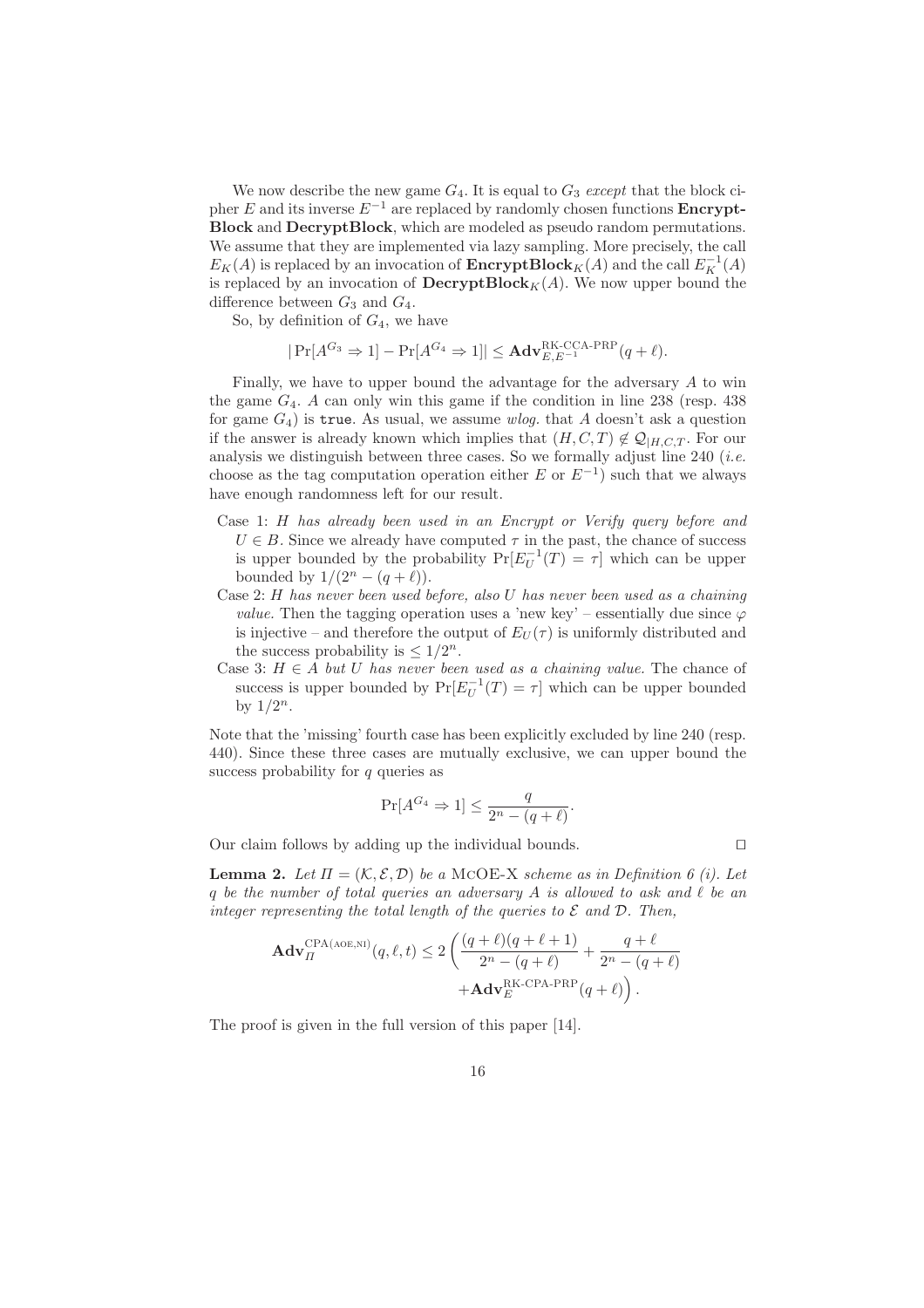### 6 Discussion

New Challenges for Research. At the this point of time, cryptographic research has developed an inpressive number of good schemes for encryption, authentication, and authenticated encryption. Many of these schemes have been proven secure under standard assumptions on the underlying primitives. In practice, however, such schemes are often used in a way that undermines security. Trying to design cryptosystems as "misuse resistant" as possible still stands as a challenge for cryptographers.

Furthermore, our research seems to pose new challenges for the design of symmetric primitives. Ideally, we would like to implement McOE using a tweakable  $n$ -bit block cipher with  $n$ -bit tweaks, supporting fast random tweak changes. Due to the current lack of such a primitive, we designed McOE-X, which requires an ordindary n-bit block cipher being secure against XOR-related key attacks, and supporting fast random key changes. Much beyond McOE, cryptosystem designers could benefit from new tweak-agile tweakable block ciphers and new key-agile ordinary block ciphers.

It is mentionable that McOE-X, when using Threefish-512 in software, performs considerably better as when using software or even hardware AES-128. (Note that Threefish-512 actually is a tweakable block cipher, but the 128-bit tweak is too short for McOE.) As an alternative, we developed further variants of McOE using double encryption and Galois field arithmetic. These two variants also don't expose the underlying block cipher to related-key attacks.

Conclusion. Originally, this research has been inspired by the search for a default authenticated encryption mode of operation for a general-purpose cryptographic library. It should offer, by default, a huge failure tolerance for practical software developers and still allow being used in an on-line manner.

Since the well-known schemes as, such as OCB and SIV, did not fit our requirements, we searched for other ways to achieve the security and functionality we were looking for. Apart from McOE, generic composition (Encrypt-then-Mac) of a secure on-line cipher for encryption and a secure deterministic MAC for authentication, using two independent keys might be another solution. As it turned out, using McOE, one can save the additional key and the time to generate the MAC by using a slightly tweaked on-line cipher for both encryption and authentication.

#### Acknowledgments

We like to thank Jakob Wenzel for very helpful comments, Phil Rogaway for making us aware of the Galois field native instructions, and the participants of the Dagstuhl Seminar on Symmetric Cryptography 2012 for inspiring discussions.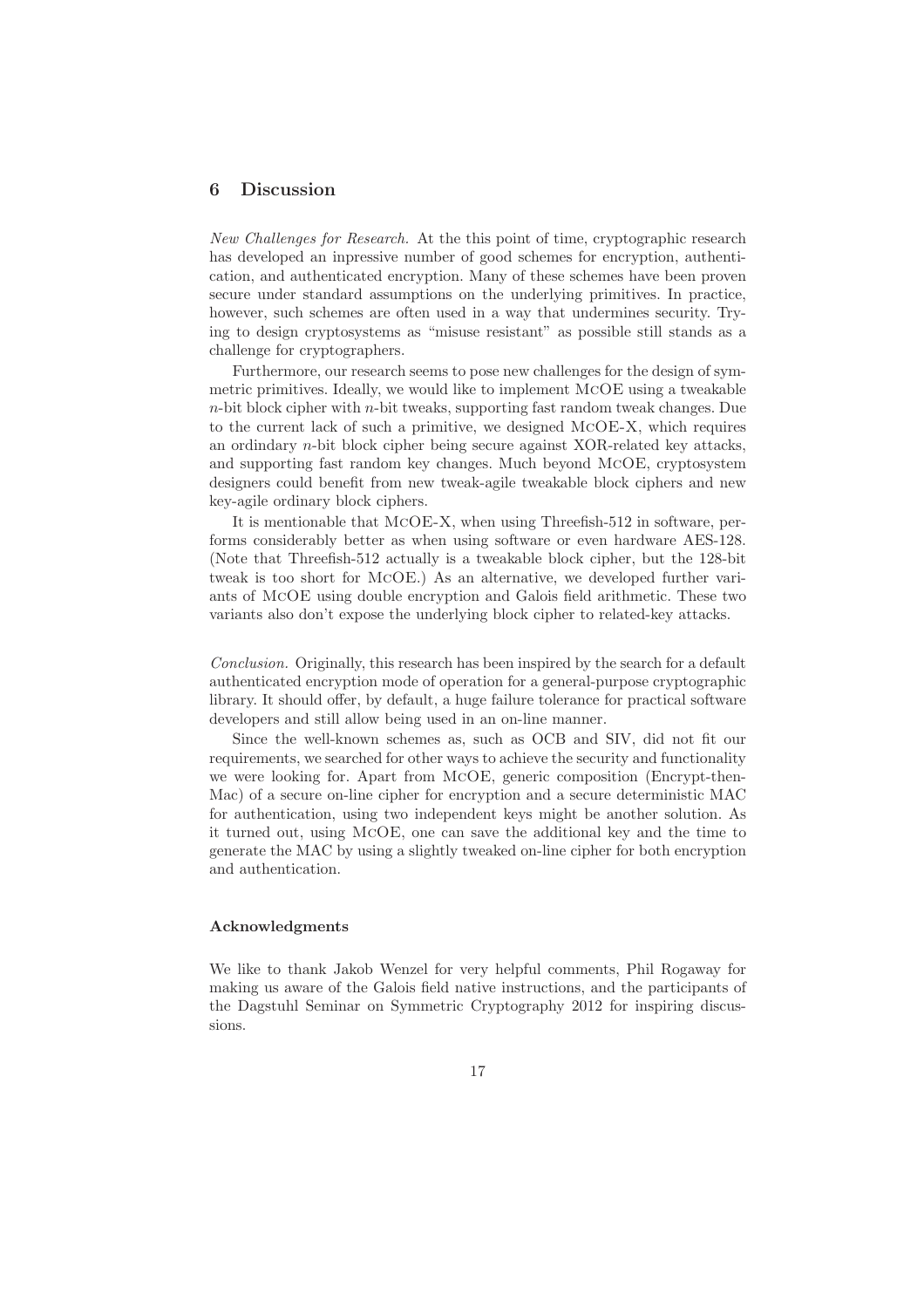### References

- 1. Mihir Bellare, Alexandra Boldyreva, Lars R. Knudsen, and Chanathip Namprempre. Online Ciphers and the Hash-CBC Construction. In CRYPTO, pages 292–309, 2001.
- 2. Mihir Bellare, Alexandra Boldyreva, Lars R. Knudsen, and Chanathip Namprempre. On-Line Ciphers and the Hash-CBC Constructions. IACR Cryptology ePrint Archive, 2007:197, 2007.
- 3. Mihir Bellare, Alexandra Boldyreva, Lars R. Knudsen, and Chanathip Namprempre. Online Ciphers and the Hash-CBC Construction. Cryptology ePrint Archive, Report 2007/197; full version of [1], 2007. http://eprint.iacr.org/.
- 4. Mihir Bellare and Chanathip Namprempre. Authenticated Encryption: Relations among Notions and Analysis of the Generic Composition Paradigm. J. Cryptology, 21(4):469–491, 2008.
- 5. Mihir Bellare and Phillip Rogaway. Encode-Then-Encipher Encryption: How to Exploit Nonces or Redundancy in Plaintexts for Efficient Cryptography. In ASI-ACRYPT, pages 317–330, 2000.
- 6. Mihir Bellare, Phillip Rogaway, and David Wagner. The EAX Mode of Operation. In FSE, pages 389–407, 2004.
- 7. John Black, Martin Cochran, and Thomas Shrimpton. On the Impossibility of Highly-Efficient Blockcipher-Based Hash Functions. In EUROCRYPT, pages 526– 541, 2005.
- 8. John Black, Phillip Rogaway, and Thomas Shrimpton. Black-Box Analysis of the Block-Cipher-Based Hash-Function Constructions from PGV. In CRYPTO, pages 320–335, 2002.
- 9. Nikita Borisov, Ian Goldberg, and David Wagner. Intercepting Mobile Communications: The Insecurity of 802.11. In MOBICOM, pages 180–189, 2001.
- 10. Enrico Buonanno, Jonathan Katz, and Moti Yung. Incremental Unforgeable Encryption. In FSE, pages 109–124, 2001.
- 11. Intel Corporation. AES-NI Sample Library v1.2. http://software.intel.com/ en-us/articles/download-the-intel-aesni-sample-library/, 2010.
- 12. Joan Daemen. Hash Function and Cipher Design: Strategies Based on Linear and Differential Cryptanalysis. Ph.D. thesis, Katholieke Universiteit Leuven, Leuven, Belgium, March 1995.
- 13. Morris Dworkin. Special Publication 800-38C: Recommendation for block cipher modes of operation: the CCM mode for authentication and confidentiality. National Institute of Standards and Technology, U.S. Department of Commerce, May 2005.
- 14. Ewan Fleischmann, Christian Forler, and Stefan Lucks. McOE: A Foolproof On-Line Authenticated Encryption Scheme. IACR Cryptology ePrint Archive, 2011:644, 2011.
- 15. Pierre-Alain Fouque, Gwenaëlle Martinet, Frédéric Valette, and Sébastien Zimmer. On the Security of the CCM Encryption Mode and of a Slight Variant. In ACNS, pages 411–428, 2008.
- 16. Brian Gladman. Brian Gladman's AES Implementation, 19th June 2006. http: //gladman.plushost.co.uk/oldsite/AES/index.php.
- 17. Virgil D. Gligor and Pompiliu Donescu. Fast Encryption and Authentication: XCBC Encryption and XECB Authentication Modes. In FSE, pages 92–108, 2001.
- 18. Shafi Goldwasser and Silvio Micali. Probabilistic Encryption. J. Comput. Syst. Sci., 28(2):270–299, 1984.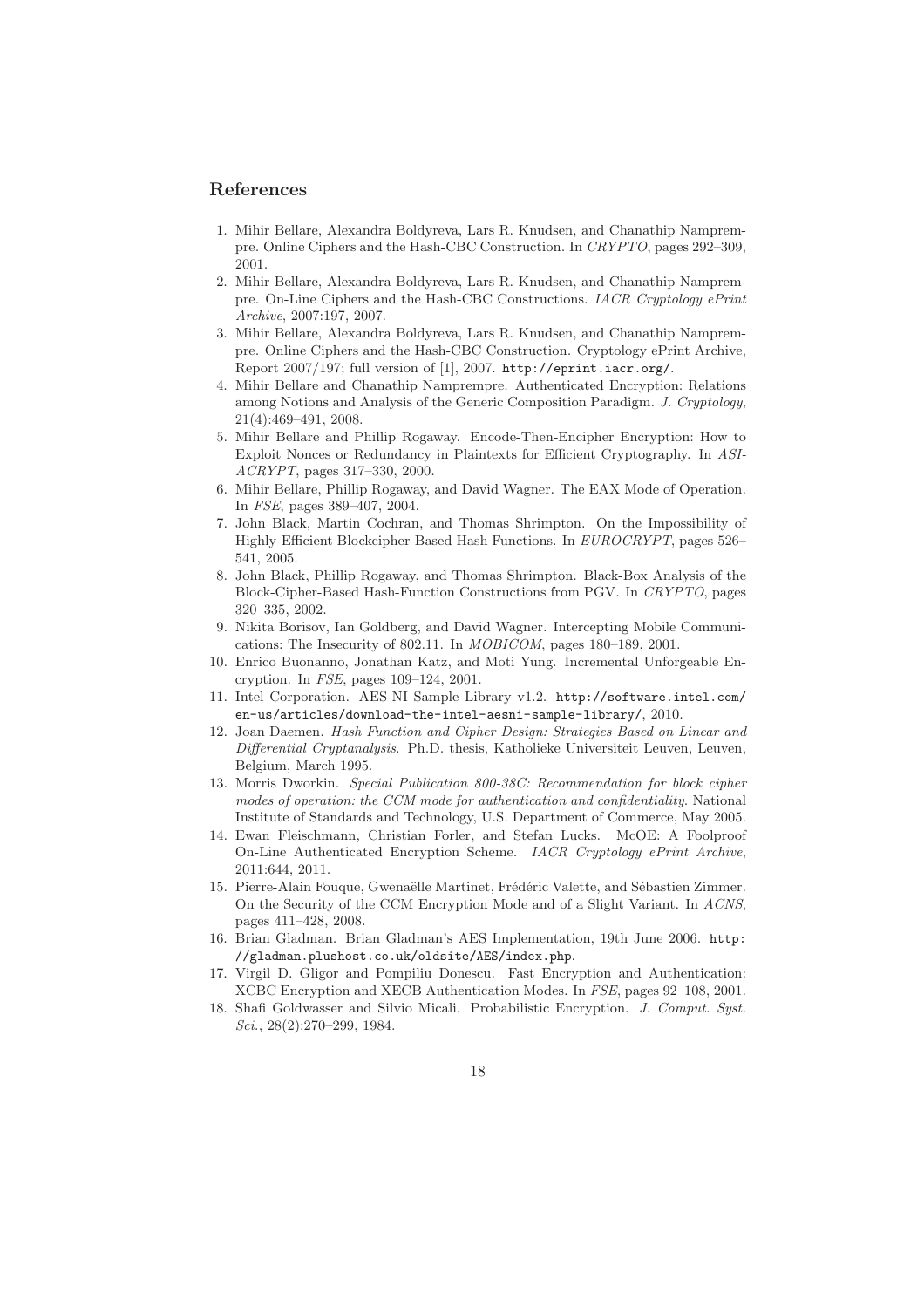- 19. Shay Gueron and Michael E. Kounavis. Efficient implementation of the Galois Counter Mode using a carry-less multiplier and a fast reduction algorithm. Inf. Process. Lett., 110(14-15):549–553, 2010.
- 20. George Hotz. Console Hacking 2010 PS3 Epic Fail. 27th Chaos Communications Congress, 2010. http://events.ccc.de/congress/2010/Fahrplan/attachments/ 1780\_27c3\_console\_hacking\_2010.pdf.
- 21. ISO/IEC. 19772:2009, Information technology Security techniques Authenticated Encryption, 2009.
- 22. Tetsu Iwata. New Blockcipher Modes of Operation with Beyond the Birthday Bound Security. In FSE, pages 310–327, 2006.
- 23. Tetsu Iwata. Authenticated Encryption Mode for Beyond the Birthday Bound Security. In AFRICACRYPT, pages 125–142, 2008.
- 24. Tetsu Iwata and Kan Yasuda. BTM: A Single-Key, Inverse-Cipher-Free Mode for Deterministic Authenticated Encryption. In Selected Areas in Cryptography, pages 313–330, 2009.
- 25. Tetsu Iwata and Kan Yasuda. HBS: A Single-Key Mode of Operation for Deterministic Authenticated Encryption. In FSE, pages 394–415, 2009.
- 26. Charanjit S. Jutla. Encryption Modes with Almost Free Message Integrity. J. Cryptology, 21(4):547–578, 2008.
- 27. Jonathan Katz and Moti Yung. Unforgeable Encryption and Chosen Ciphertext Secure Modes of Operation. In FSE, pages 284–299, 2000.
- 28. Tadayoshi Kohno. Attacking and Repairing the WinZip Encryption Scheme. In ACM Conference on Computer and Communications Security, pages 72–81, 2004.
- 29. Tadayoshi Kohno, John Viega, and Doug Whiting. CWC: A High-Performance Conventional Authenticated Encryption Mode. In FSE, pages 408–426, 2004.
- 30. Ted Krovetz and Phillip Rogaway. New Blockcipher Modes of Operation with Beyond the Birthday Bound Security. In FSE, pages 310–327, 2006.
- 31. Moses Liskov, Ronald L. Rivest, and David Wagner. Tweakable Block Ciphers. In CRYPTO, pages 31–46, 2002.
- 32. Stefan Lucks. Ciphers secure against related-key attacks. In Bimal K. Roy and Willi Meier, editors, FSE, volume 3017 of Lecture Notes in Computer Science, pages 359–370. Springer, 2004.
- 33. Stefan Lucks. Two-Pass Authenticated Encryption Faster Than Generic Composition. In FSE, pages 284–298, 2005.
- 34. David A. McGrew and John Viega. The Security and Performance of the Galois/- Counter Mode (GCM) of Operation. In In INDOCRYPT, volume 3348 of LNCS, pages 343–355. Springer, 2004.
- 35. Niels Ferguson and Stefan Lucks and Bruce Schneier and Doug Whiting and Mihir Bellare and Tadayoshi Kohno and Jon Callas and Jesse Walker. Skein source code and test vectors. http://www.skein-hash.info/downloads.
- 36. Kenneth G. Paterson and Gaven J. Watson. Plaintext-dependent decryption: A formal security treatment of ssh-ctr. In Henri Gilbert, editor, EUROCRYPT, volume 6110 of Lecture Notes in Computer Science, pages 345–361. Springer, 2010.
- 37. Phillip Rogaway. Authenticated-Encryption with Associated-Data. In ACM Conference on Computer and Communications Security, pages 98–107, 2002.
- 38. Phillip Rogaway. Efficient Instantiations of Tweakable Blockciphers and Refinements to Modes OCB and PMAC. In ASIACRYPT, pages 16–31, 2004.
- 39. Phillip Rogaway. Nonce-Based Symmetric Encryption. In FSE, pages 348–359, 2004.